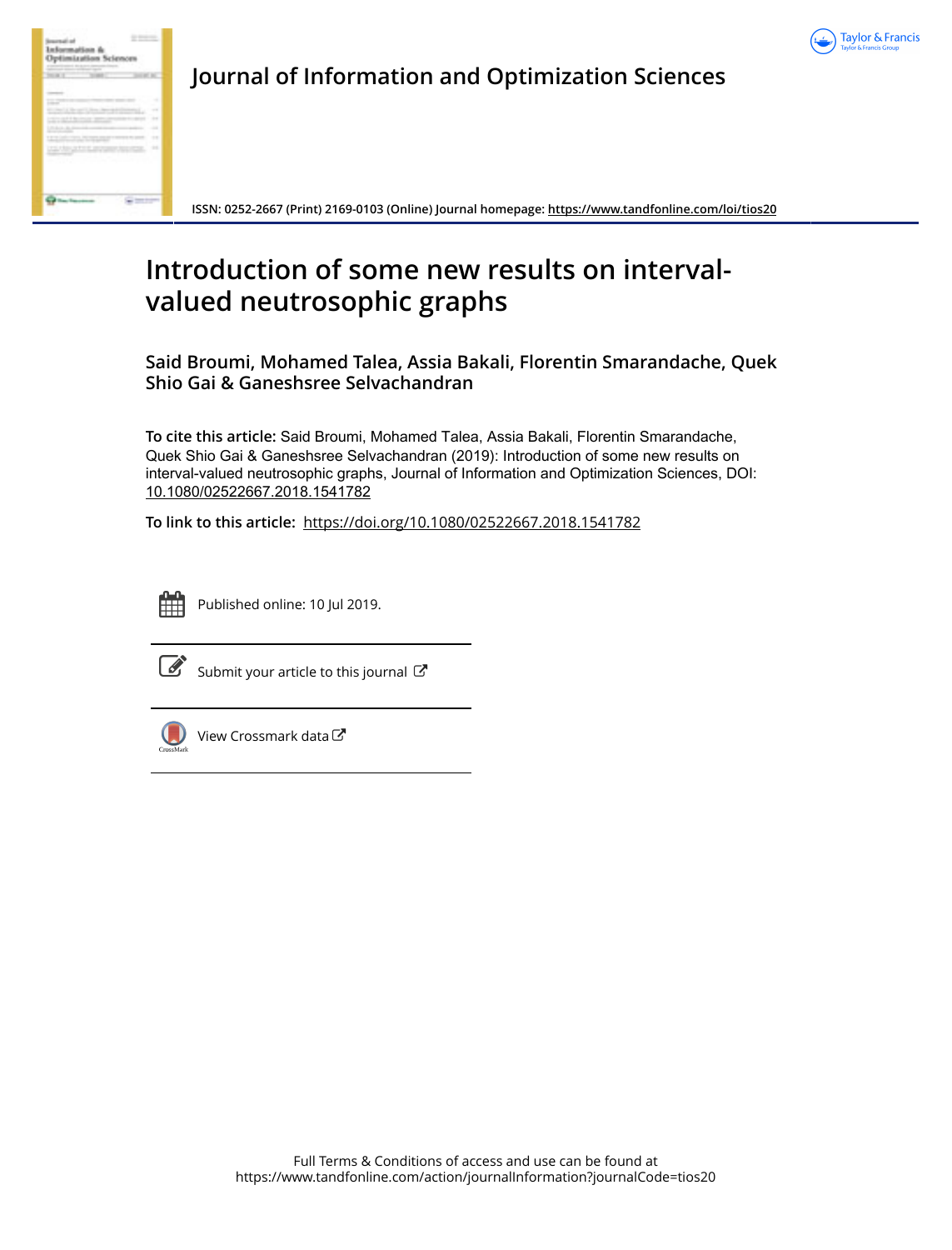*Journal of Information & Optimization Sciences* ISSN 0252-2667 (Print), ISSN 2169-0103 (Online) DOI : [10.1080/02522667.2018.1541782](dx.doi.org/10.1080/02522667.2018.1541782)



# **Introduction of some new results on interval-valued neutrosophic graphs**

Said Broumi \* Mohamed Talea† *Laboratory of Information Processing University Hassan II Faculty of Science Ben M'Sik B.P 7955, Sidi Othman Casablanca Morocco*

Assia Bakali § *Ecole Royale Navale Boulevard Sour Jdid B.P 16303 Casablanca Morocco*

Florentin Smarandache ‡ *Department of Mathematics University of New Mexico 705 Gurley Avenue Gallup NM 87301 USA*

Quek Shio Gai ® *A-Level Academy UCSI College KL Campus Lot 12734, Jalan Choo Lip Kung Taman Taynton View 56000 Cheras Kuala Lumpur Malaysia*

**C P** THRU PUBLICATIONS

*<sup>\*</sup>E-mail:*  **broumisaid78@gmail.com (Corresponding Author)**

*<sup>†</sup> E-mail:*  **[taleamohamed@yahoo.fr](mailto:taleamohamed@yahoo.fr)**

*<sup>§</sup> E-mail:*  **[assiabakali@yahoo.fr](mailto:assiabakali@yahoo.fr)**

<sup>‡</sup> *E-mail:*  **[fsmarandache@gmail.com](mailto:fsmarandache@gmail.com)**

<sup>⚭</sup> *E-mail:*  **quekshg@yahoo.com**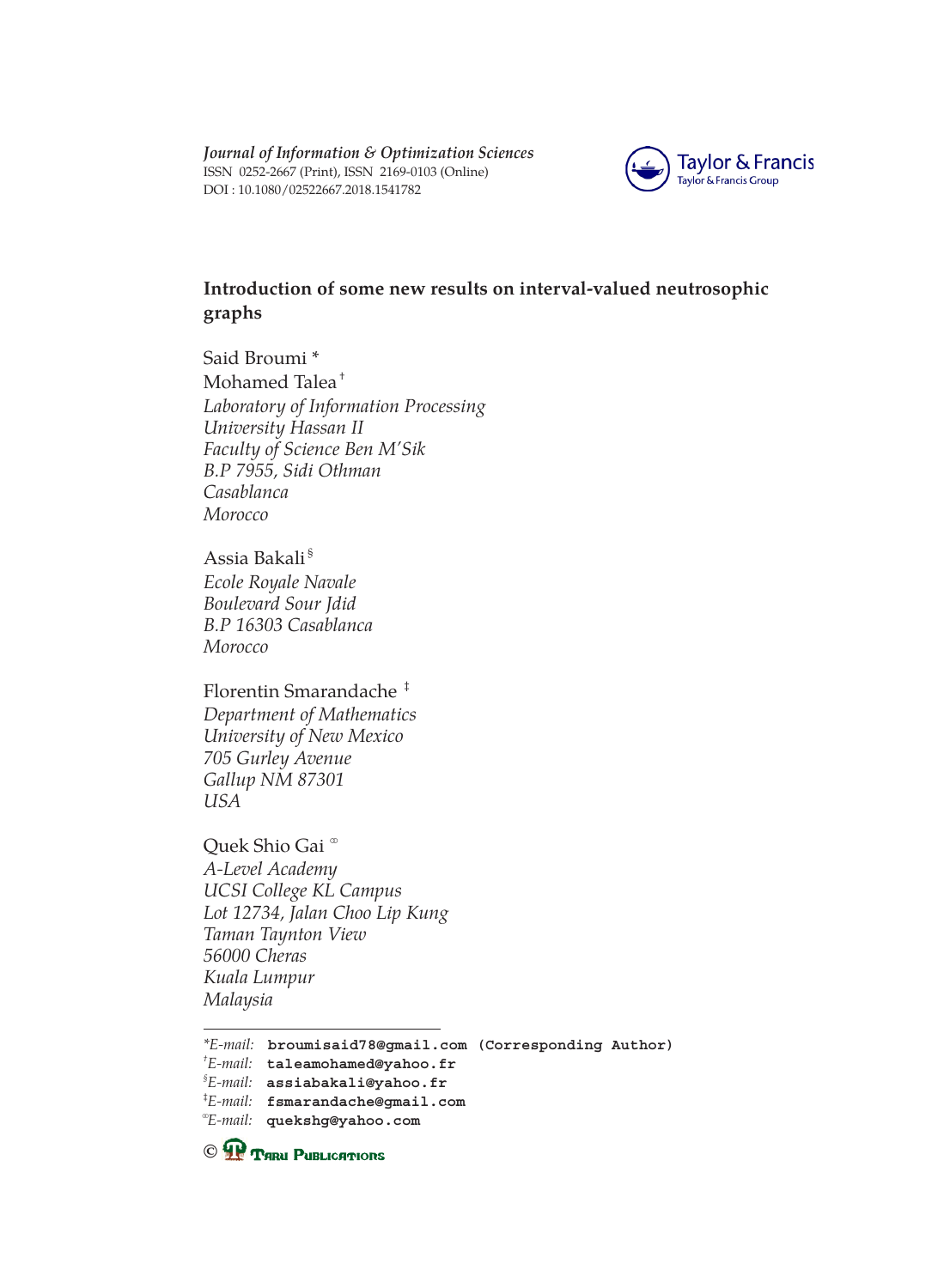#### 2 S. BROUMI, M. TALEA, A. BAKALI, F. SMARANDACHE, Q. S. GAI AND G. SELVACHANDRAN

Ganeshsree Selvachandran<sup>«</sup>

*Department of Actuarial Science and Applied Statistics Faculty of Business and Information Science UCSI University Jalan Menara Gading 56000 Cheras Kuala Lumpur Malaysia*

#### **Abstract**

In this paper, inspired by the concept of generalized single-valued neutrosophic graphs(GSVNG) of the first type, we define yet another generalization of neutrosophic graph called the generalized interval- valued neutrosophic graph of 1 type (GIVNG1) in addition to our previous work on complex neutrosophic graph (CNG1) in [47]. We will also show a matrix representation for this new generalization. Many of the fundamental properties and characteristics of this new concept is also studied. Like the concept CNG1 in [47], the concept of GIVNG1 is another extension of generalized fuzzy graphs 1 (GFG1) and GSVNG1.

*Subject Classification: (2000) 03E72, 05C72, 68R10*

*Keywords: Interval-Valued Neutrosophic Graph, Generalized Interval Valued Neutrosophic Graph Of First Type, Matrix Representation; Neutrosophic Graph*

## **1. Introduction**

In order to efficiently handle real life scenarios that conatins uncertain information,neutrosophic set(NS) theory, established by Smarandache [32], is put forward from the perspective of philosophical standpoints through regarding the degree of indeterminacy or neutrality as an independent element. As a result, many extended forms of fuzzy sets such as classical fuzzy sets [45], intuitionistic fuzzy sets [3-4], interval-valued fuzzy sets [40] and interval-valued intuitionistic fuzzy sets [5] could be seen as reduced forms of NS theory. In a NS, a true membership degree *T*, an indeterminacy membership degree *I* and a falsity membership degree *F* constitute the whole independent membership degrees owned by each element. However, it is noticed that the range of *T* , *I* and *F* falls within a real standard or nonstandard unit interval]<sup>-</sup>0, 1<sup>+</sup>[, hence it is difficult in applying NSs to many kinds of real world situations due to the limitation of *T* , *I* and *F* . Therefore, an updated form called single

<sup>⩽</sup> *E-mail:*  **ganeshsree86@yahoo.com**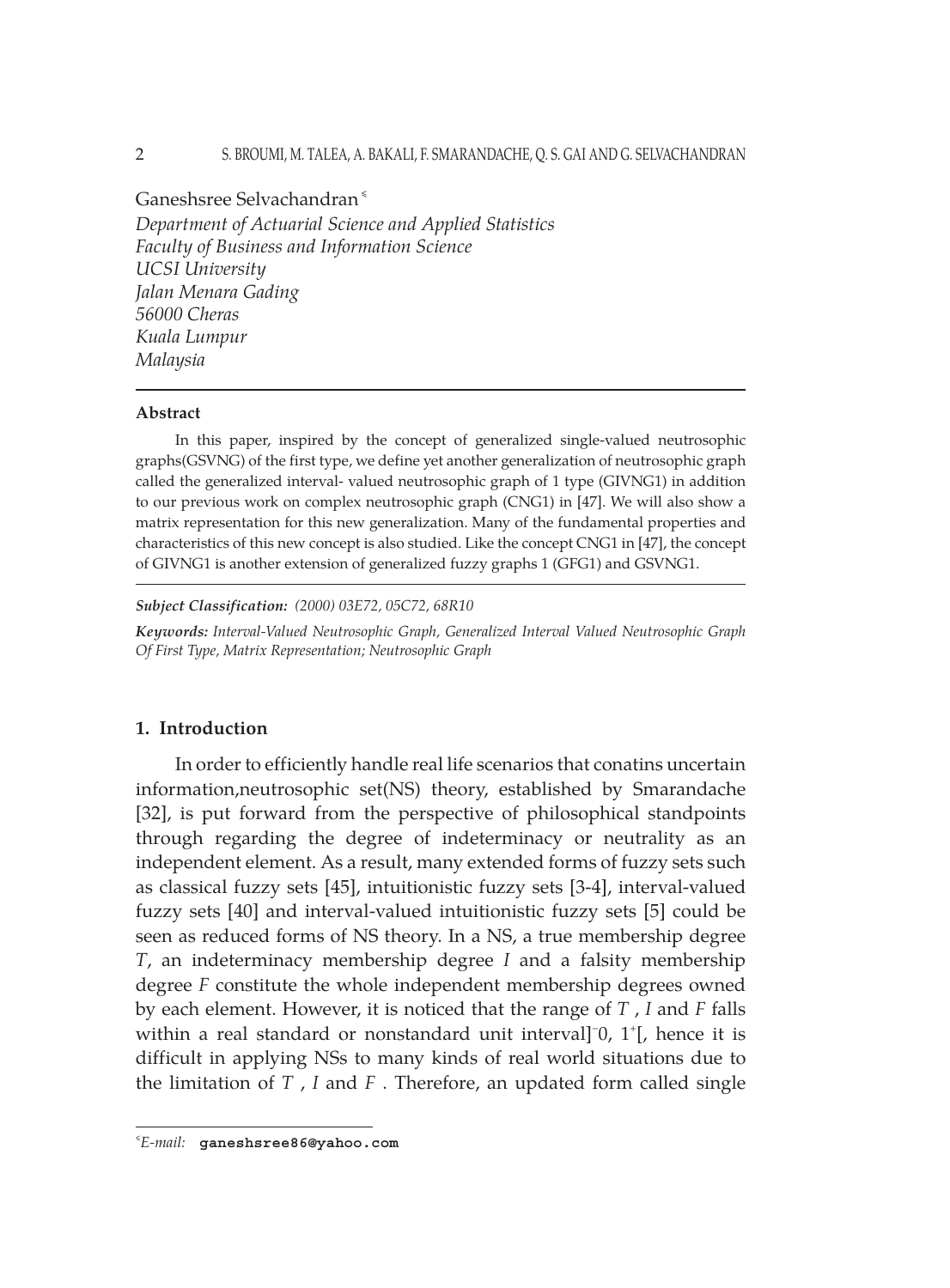valued neutrosophic sets (SVNSs) was designed by Smarandache firstly [32]. Then, several properties in terms of SVNSs were further explored by Wang et al. [43]. In addition, it is relatively tough for experts to provide the three membership degrees with exact values, sometimes the form of interval numbers outperform the exact values in many practical situations. Inspired by this issue, Wang et al. [43] constructed interval neutrosophic sets concept (INSs) that performs better in precision and flexibility. Thus, INSs could be regarded as an extension of SVNSs. Moreover, some recent works about NSs, INSs and SVNSs along with their applications could be found in [13-15, 22,35, 53-59].

To studying the relationship between objects or events, the concept of Graph is thus created. In classical crisp graph theory, each of the two vertices (representing object or event) can assign two crisp value, 0 (not related/connected) or 1 (related/connected). The approach of fuzzy graph is a generalization the classical graph by allowing the degree of relationship (i.e. the membership value) to be anywhere in [0,1] for the edges, and it also assign membership values for the vertices. In the context of fuzzy graph, there is a rule that must be satisfied by all the edges and vertices, as follows:

# *the membership value of an edge must always be less than or equal to both the membership values of its two adjacent vertices*. (\*)

In over one hundred research papers, the further generalization of fuzzy graphs were studied, such as intuitionistic graphs, interval valued fuzzy graphs [7, 25, 28, 29]and interval-valued intuitionistic fuzzy graphs [24].However, such generalization still preserve (\*) that was established since the period of fuzzy graphs.

As a result, Samanta et al. [39]analysed the concept of generalized fuzzy graphs (GFG), which was derived from the concept of fuzzy graph while removing the confinement of (\*) . He had also studied some major advantages of GFG, such as completeness and regularity, by some proven facts. These authors had further developed GFG into two types, namely: generalized fuzzy graphs of first type (GFG1), generalized fuzzy graphs based on second type (GFG2). Each type of GFG can likewise be created by matrices just as in the case of some fuzzy graphs. The authors had also justified that the concept of fuzzy graphs on previous literatures are limited to representing some very particular systems such as social network, and therefore GFG is claimed to be capable to put to use on a much wider range of different scenario.

On the other hand, when the description of an object or a relation is both indeterminate and uncertain, it may be handled by fuzzy[23],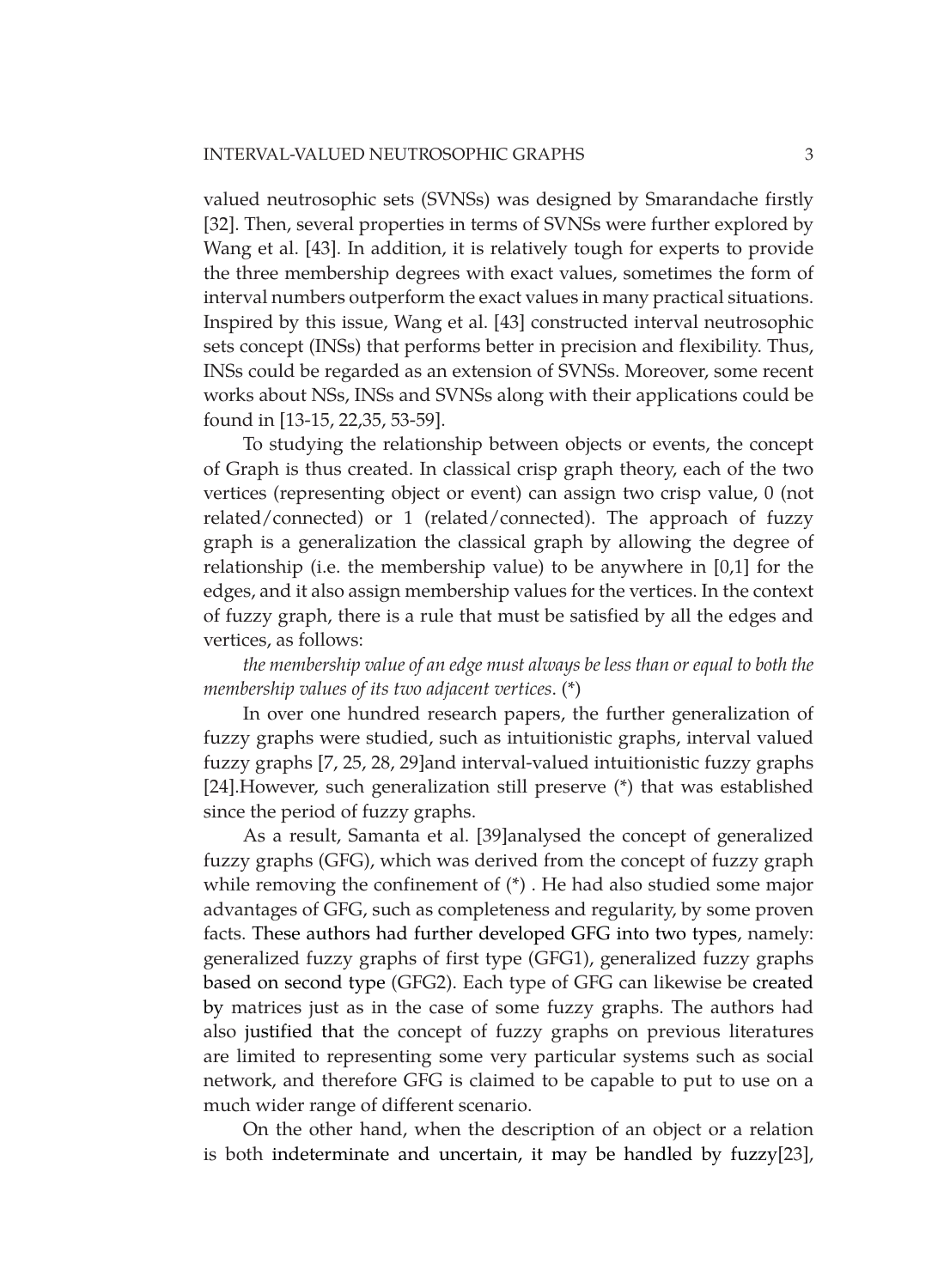intuitionistic fuzzy, interval-valued fuzzy, interval-valued intuitionistic fuzzy graphs and Set-valued graphs [2]. So, for this purpose, another new concept: neutrosophic graphs based on literal indeterminacy (I),were proposed by Smarandache [34]to deal with such situations. Such concept was published in a book by the same author collaborating with Vasantha et al.[42]. Later on, Smarandache[30-31] further introduced yet a new concept for neutrosophic graph theory, this time using the neutrosophic truthvalues (*T,I,F*). He also gave various characterization on neutrosophicgraph, such as theneutrosophic edge graphs, neutrosophic vertex graphs and neutrosophic vertex-edge graphs. Later on[33], Smarandache himself further generalized the concept of neutrosophic graphs, and yield even more new structures such as neutrosophic offgraph, neutrosophic bipolar graphs, neutrosophic tripolar graphs and neutrosophic multipolar graphs. After which, the study of neutrosophic vertex-edge graphs has captured the attention of most researchers, and thus having more generalizations derived from it.

In 2016, using the concepts of SVNSs, Broumi et al.[8] investigated on the concept of single-valued neutrosophic graphs, and formulated certain types of single-valued neutrosophic graphs (SVNGs). After that, Broumi et al.introduced in [9,10,16,17,36]: the necessity of neighbourhood degree of a vertices and closed neighborhood degree of vertices in singlevalued neutrosophic graph, isolated-SVNGs, Bipolar-SVNGs, complete bipolar-SVNGs, regular bipolar-SVNGs, uniform-SVNGs. In[11-12,18], also they studied the concept of interval-valued neutrosophic graphs and the importance of strong interval-valued neutrosophic graph, where different methods such as union, join, intersection and complement have been further investigated. In [35], Broumi et al. proposed some computing procedure in Matlab for neutrosophic operational matrices. Broumi et al.[37] developed a Matlab toolbox for interval valued neutrosophic matrices for computer applications. Akram and Shahzadi [6] introduced a new version of SVNGs that are different from those proposed in [8,36],and studied some of their properties. Ridvan[20] presented a new approach to neutrosophic graph theory with applications. Malarvizhi and Divya[38] presented the the ideas of antipodal single valued neutrosophic graph. Karaaslan and Davvaz[21] explore some interesting properties of singlevalued neutrosophic graphs.Krishnarajet al.[1] introduced the concept of perfect and status in single valued neutrosophic graphs and investigated some of their properties.

Krishnaraj et al. [26] also analysed the concepts self-centered single valued neutrosophic graphs and discussed the properties of this concept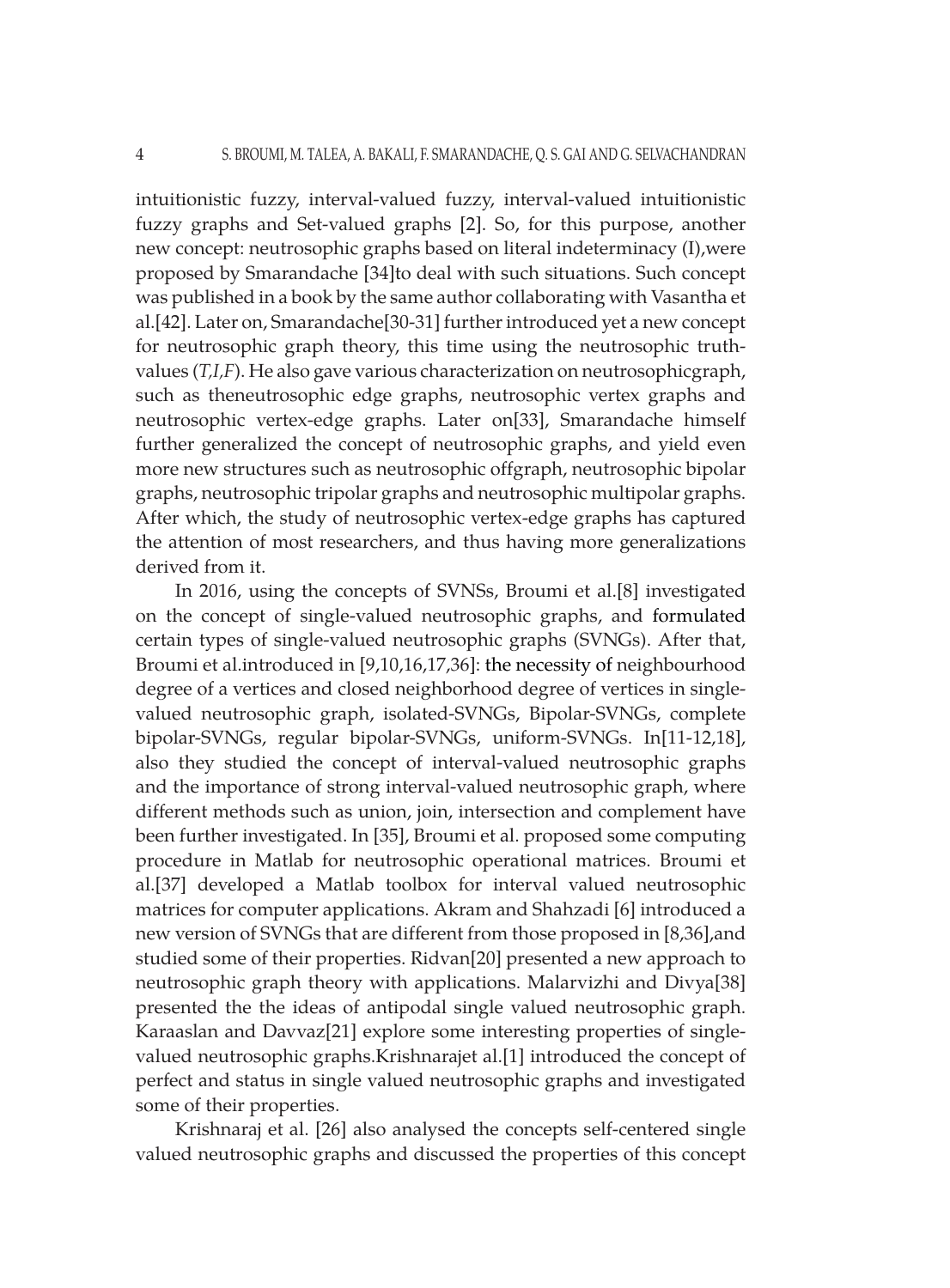with various examples, while Mohmed Ali et al.[41]extended it further to interval valued neutrosophic graphs[11].Kalyan and Majumdar [27] introduce the concept of single valued neutrosophic digraphs and implemented it in solving a multicriterion decision making problems.

The interval-valued neutrosophic graphs studied in the literature [11, 12], like the concept of fuzzy graph, is nonetheless bounded with the following condition familiar to (\*):

*The edge membership value is lessser than the minimum of its end vertex values, whereas the edge indeterminacy-membership value is lesser than the maximum of its end vertex values or greater than the maximum of its end vertex values. Also the edge non-membership value is lesser than the minimum of its end vertex values or is greater than the maximum of its end vertex values. (\*\*)*

Broumi et al.[19]had thus followed the approach of Samanta et al. [39], by suggesting the removal of (\*\*) and presented the logic of generalized single-valued neutrosophic graph of type1 (GSVNG1). This is also a generalization from generalized fuzzy graph of type1 [39].

The main goal of this work is to further generalize the method of GSVNG1 to interval-valued neutrosophic graphs of first type (GIVNG1), for which all the true, indeterminacy, and false membership values, are inconsistent. Similarly, the appropriate matrix representation of GIVNG1 will also be given.

The results in this article is further derived from a conference paper [46] that we have published one year ago in IEEE. On the other hand, we have just published a paper on complex neutrosophic graph (CNG1), which is another extension of GFG1 and GSVNG1 in [47]. The approach ofGIVNG1 and CNG1, however, are distint from one another. This is becausethe concept of CNG1 extends the existing theory by generalizing real numbers into complex numbers, while all the entries remain single valued; whereas in this paper,the concept of GIVNG1 extends the existing theory by generalizing the single valued entriesinto inter-valued entries,while all those inter-valued entries remains as real numbers

Thus, following the format of our recent conference paper [46], this paper has been aligned likewise: In Section 2, the concept on neutrosophic sets, single- valued neutrosophic sets, interval valued neutrosophic graph and generalized single-valued neutrosophic graphs of type 1are described in detail, which serves as cornerstones for all the contents in later parts of the article. In Section 3, we present the ideas of GIVNG1 illustrated with an example. Section 4 gives the appropriate way to represent the matrix of GIVNG1.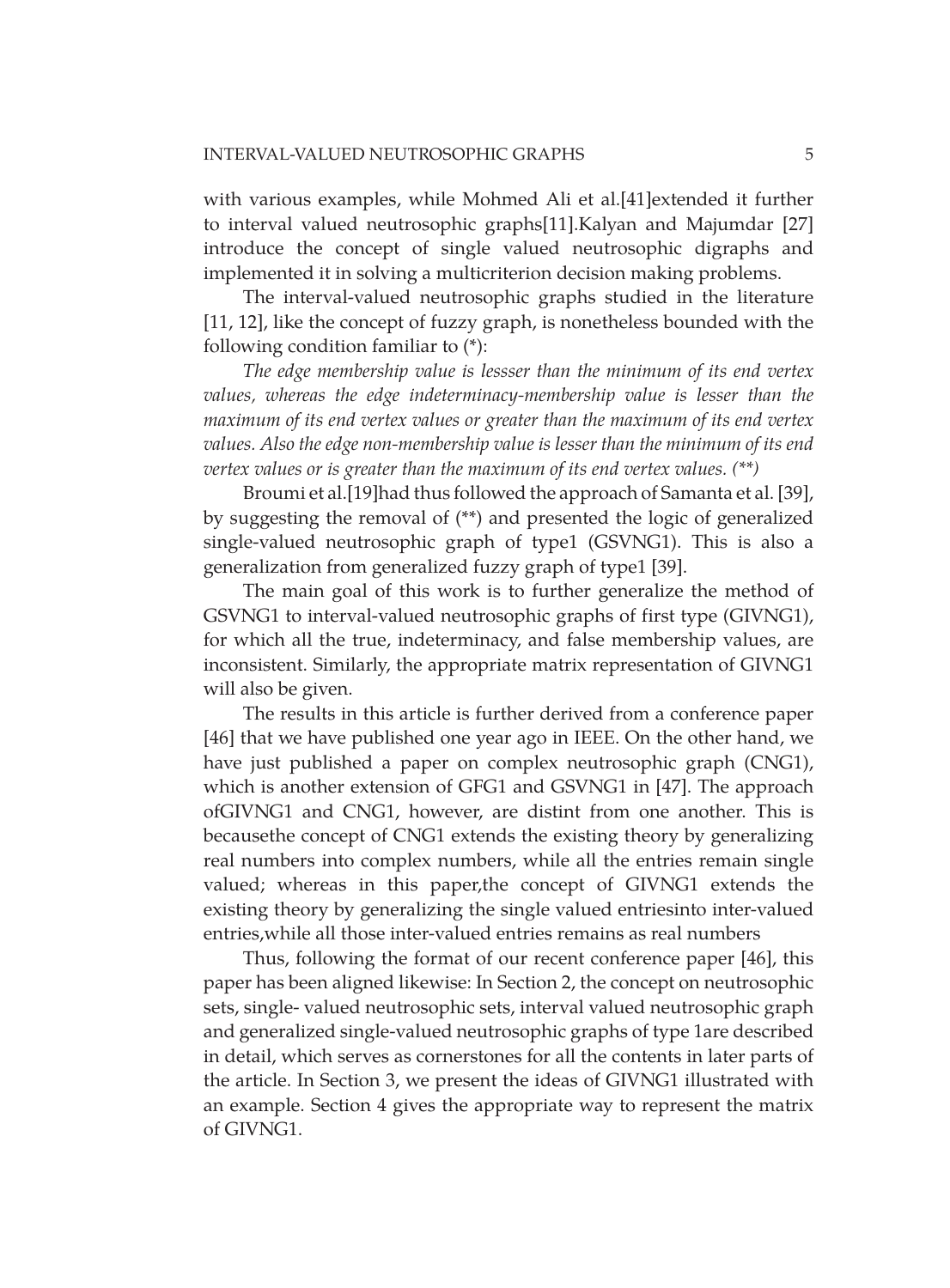# **2. Some preliminary results**

In this part, we briefly include some basic definitions in [19, 32, 43,47] related to NS, SVNSs, interval- valued neutrosophic graphs(IVNG) and generalized single-valued neutrosophic graphs of type 1(GSNG1).

**Definition 2.1** [32]. Let *X* be a series of points with basic elements in X presented by x; then the neutrosophic set(NS) A (is an object in the form A = { $\lt x$ : *T<sub>A</sub>*(*x*), *I<sub>A</sub>*(*x*), *F<sub>A</sub>*(*x*) >, *x*  $\in$  *X*}, defines the functions *T*, *I*, *F*: *X*  $\rightarrow$ ] − 0,1+ [denoted by the truth-membership, indeterminacy-membership, and falsity-membership of the element *x X* to the set *A* showing the condition:

$$
-0 \le T_A(x) + I_A(x) + F_A(x)3^+.
$$
 (1)

The functions  $T_{A}(x)$ ,  $I_{A}(x)$  and  $F_{A}(x)$  are absolute standard or nonstandard subsets of  $]$ <sup>-</sup>0,1<sup>+</sup>[.

As it is very complex i applying NSs to real issues, Smarandache [32] developed the notion of a SVNS, which is an occurrence of a NS and can be employed in practical scientific and engineering applications.

**Definition 2.2** [43]**.** Let *X* be a series of points (objects) with basic elements in *X* presented by *x*. A single valued neutrosophic set *A* (*SVNS A*) is characterized by truth-membership  $T_A(x)$ , an indeterminacy-membership *I<sub>A</sub>*(*x*), and a falsity-membership *F<sub>A</sub>*(*x*) .∀*x* ∈ *X* , *T<sub>A</sub>*(*x*), *I<sub>A</sub>*(*x*), *F<sub>A</sub>*(*x*) ∈ [0, 1]. A SVNS A can be rewritten as

$$
A = \{ \langle x : T_A(x), I_A(x), F_A(x) \rangle, x \in X \}
$$
 (2)

**Definition 2.3** [19] Suppose the following conditions are expected:

- a) V is a null-void set.
- b)  $\rho_{\tau}, \rho_{\tau}, \rho_{\tau} : V \rightarrow [0,1]$
- c)  $E = \{(\rho_\tau(u), \rho_\tau(v)) \mid u, v \in V\},\$  $F = \{(\rho_I(u), \rho_I(v)) \mid u, v \in V\},\$  $G = \{(\rho_F(u), \rho_F(v)) \mid u, v \in V\}.$
- d)  $\alpha$ **·E**  $\rightarrow$  [0, 1],  $\beta$ **·F**  $\rightarrow$  [0, 1],  $\delta$ **·G**  $\rightarrow$  [0, 1] are three functions.
- e)  $\rho = (\rho_{\text{r}}, \rho_{\text{r}}, \rho_{\text{r}})$ ; and  $\omega = (\omega_{\scriptscriptstyle T}, \omega_{\scriptscriptstyle P} \omega_{\scriptscriptstyle F})$  with  $\omega_r(u, v) = \alpha((\rho_r(x), \rho_r(v))),$  $\omega$ <sup>*I*</sup> (*u, v*) =  $\beta$  (( $\rho$ <sup>*I*</sup>(*x*),  $\rho$ <sup>*I*</sup>(*v*))),  $\omega_r(u, v) = \delta((\rho_r(x), \rho_r(v)))$ ,  $\forall u, v \in V$ .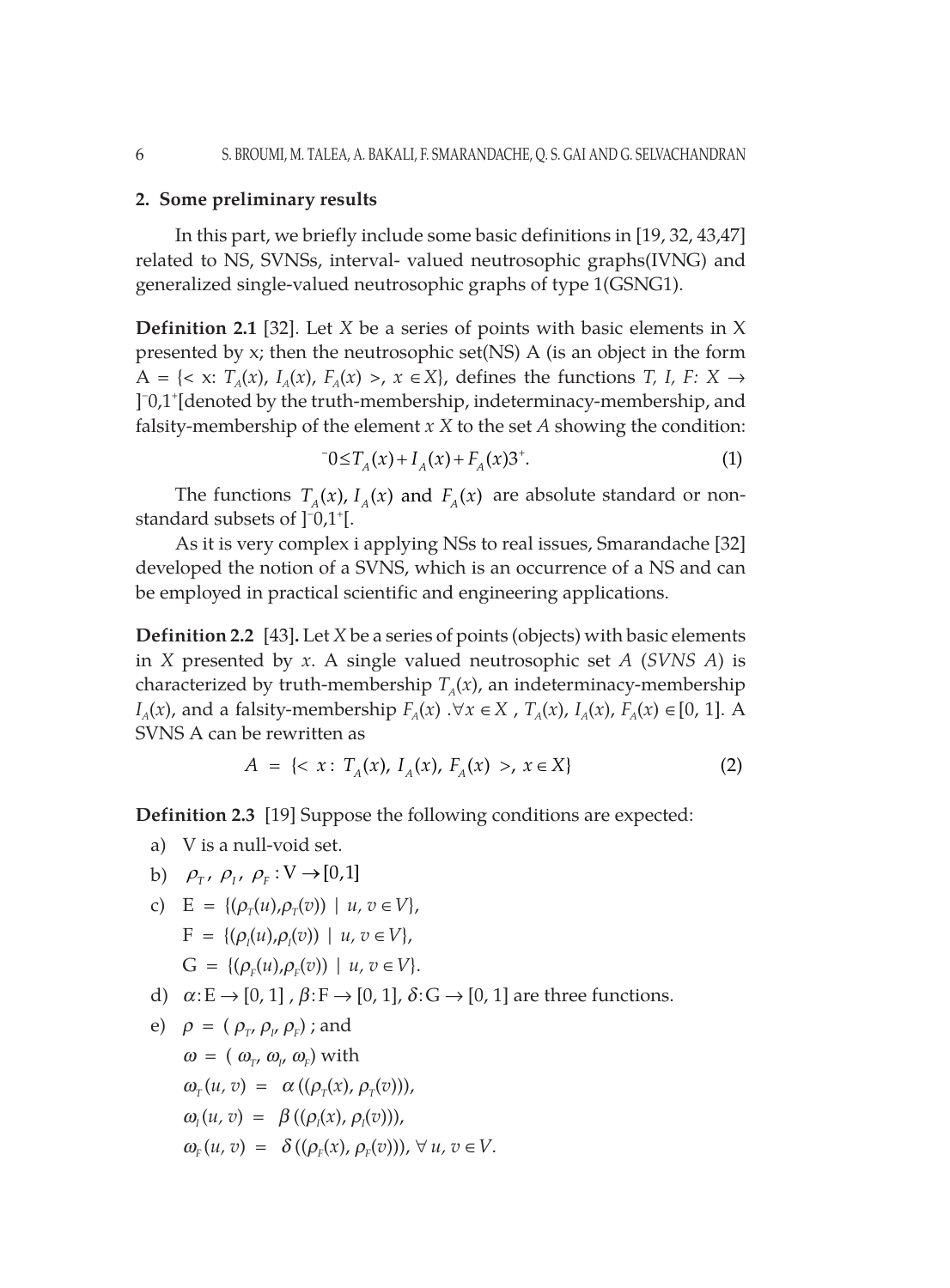Then:

i) The structure  $\xi = \langle V, \rho, \omega \rangle$  is considered to a GSVNG1.

 **Remark**:  $\rho$  which depends on  $\rho_{\tau}$ ,  $\rho_{\tau}$ ,  $\rho_{\tau}$ . And  $\omega$  which depends on  $\alpha$ ,  $\beta$ . Hence there are 7 mutually alone parameters in total which make up a CNG1:  $V, \rho_T, \rho_I, \rho_F, \alpha, \beta, \delta$ .

- ii)  $∀ ∈ V, x$  is considered to bea *vertex* of  $ξ$ . The whole set *V* is termed as the *vertex set* of *ξ*.
- iii) ∀*u*, *v* ∈ *V*, (*u*, *v*) is considered to be a *directed edge* of  $\xi$ . In special,  $(u, v)$  is considered to be a *loop* of  $\xi$ .
- iv) For all vertex :  $\rho_T(v)$ ,  $\rho_I(v)$ ,  $\rho_F(v)$  are considered to be the *T*, *I*, and *F membership value,* respectively of that vertex *v*. Moreover, if  $\rho_{\tau}(v)$  =  $\rho_I(v) = \rho_F(v) = 0$ , then *v* is supposed to be a *null* vertex.
- v) Correspondingly, for all edge  $(u, v)$  :  $\omega_T(u, v)$ ,  $\omega_I(u, v)$ ,  $\omega_F(u, v)$ considered to have T, I, and F respectively membership value, of that directed edge  $(u, v)$ . In addition, if  $\omega_T(u, v) = \omega_I(u, v) = \omega_F(u, v)$ 0,then (*u, v*) is considered to be a *null* directed edge.

**Remark :** It obeys that:  $V \times V \rightarrow [0,1]$ .

# **3. Concepts related to Generalized Interval Valued Neutrosophic Graph of First Type**

In the modelling of real life scenarios with neutrosophic system (i.e. neutrosophic sets, neutrosophic graphs, etc), the truth-membership value, indeterminate-membership value, and false-membership value are often taken to mean the *ratio out of a population* who find reasons to "agree", "be neutral" and "disagree". It can also by any 3 analogous descriptions, such as "seek excitement" "loft around" and "relax". However, there are real life situations where even such ratio out of the population are subject to conditions. One typical example will be having the highest and the lowest value. For example "It is expected that 20% to 30% of the population of country X will disagree with the Prime Minister's decision".

To model such an event, therefore, we generalize Definition 2.3 so that the truth-membership value, indeterminate-membership value, and false-membership value can be any closed subinterval of [0,1], instead of a single number from [0,1].Such generalization is further derived from [46], which is a conference paper that we have just published on this topic.

**Note:** For all the other parts of this work, we will define:

 $\Delta_1 = \{ [x, y] : 0 \le x \le y \le 1 \}$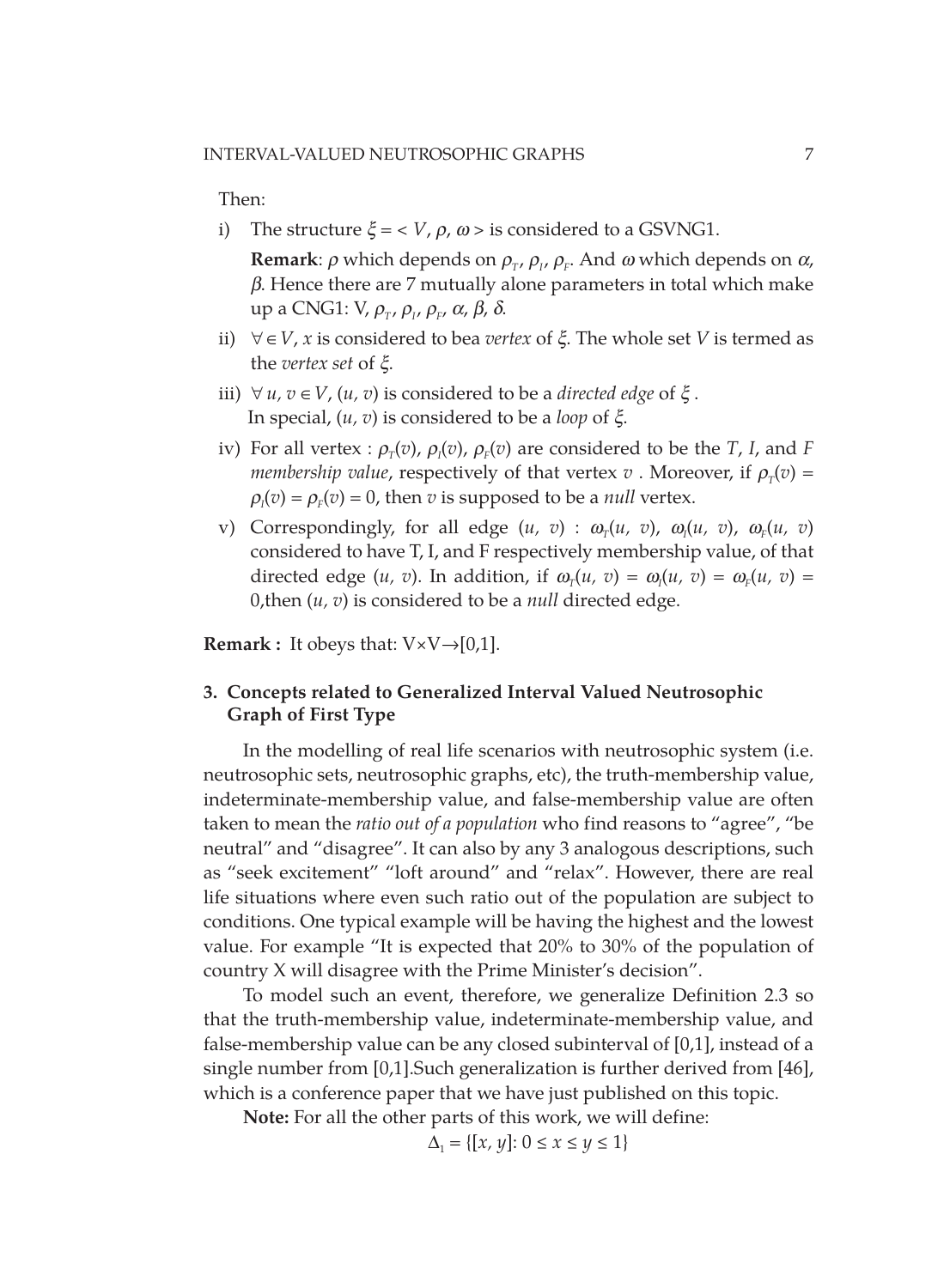**Definition 3.1** [46]. Let the statements below holds good:

- a) V is considered as a non-empty set.
- b)  $\tilde{\rho}_{\scriptscriptstyle T'}\,\tilde{\rho}_{\scriptscriptstyle F}$  are three functions, eachfrom V to  $\Delta_{\scriptscriptstyle \rm I}.$

c) 
$$
E = \{(\tilde{\rho}_T(u), \tilde{\rho}_T(v)) \mid u, v \in V\},
$$

$$
F = \{(\tilde{\rho}_I(u), \tilde{\rho}_I(v)) \mid u, v \in V\},
$$

$$
G = \{(\tilde{\rho}_F(u), \tilde{\rho}_F(v)) \mid u, v \in V\}.
$$

d)  $\alpha: E \to \Delta_1$ ,  $\beta: F \to \Delta_1$ ,  $\delta: G \to \Delta_1$  are three functions.

e) 
$$
\tilde{\rho} = (\tilde{\rho}_{\tau}, \tilde{\rho}_{\mu}, \tilde{\rho}_{F})
$$
; and  
\n $\tilde{\omega} = (\tilde{\omega}_{\tau}, \tilde{\omega}_{\mu}, \tilde{\omega}_{F})$  with  
\n $\tilde{\omega}_{\tau}(u, v) = \alpha((\tilde{\rho}_{\tau}(x), \tilde{\rho}_{\tau}(v))),$   
\n $\tilde{\omega}_{\tau}(u, v) = \alpha((\tilde{\rho}_{\tau}(x), \tilde{\rho}_{\tau}(v))),$   
\n $\tilde{\omega}_{F}(u, v) = \alpha((\tilde{\rho}_{F}(x), \tilde{\rho}_{F}(v))),$   
\nfor every  $u, v \in V$ .

Then:

- i) The structure  $\xi = \langle V, \tilde{\rho}, \tilde{\omega} \rangle$  is said to be a *generalized interval-valued neutrosophic graph of type* 1 (GIVNG1) .
- ii) For each  $\in V$ , *x* is termed to be a *vertex* of  $\xi$ . The spanned set *V* is named the *vertex set* of *x*.
- *iii*) ∀*u*, *v* ∈ *V*, (*u*, *v*) is termed to be a *directed edge* of  $\xi$  In particular, (*u*, *v*) is said to be a *loop* of  $\xi$ .
- iv)  $\forall$  vertex :  $\tilde{\rho}_T(v)$ ,  $\tilde{\rho}_I(v)$ ,  $\tilde{\rho}_F(v)$  are said to be the *truth-membership value*, *indeterminate-membership value*, and *false-membership value*, respectively, of that vertex *v*. Moreover, if  $\tilde{\rho}_T(v) = \tilde{\rho}_I(v) = \tilde{\rho}_F(v) = [0,0],$ then *v* is deemed as *void* vertex.
- v) Similarly, for each edge  $(u, v)$  :  $\tilde{\omega}_T(u, v)$ ,  $\tilde{\omega}_I(u, v)$ ,  $\tilde{\omega}_F(u, v)$  are said to be the *T*, *I*, and *F membership value* respectively of that directed edge  $(u, v)$ . Moreover, if  $\tilde{\omega}_T(u, v) = \tilde{\omega}_I(u, v) = \tilde{\omega}_F(u, v) = [0, 0]$ , then  $(u, v)$  is said to be a *void* directed edge.

**Remark :** It follows that :  $V \times V \rightarrow \Delta_1$ .

Note that every vertex *v* in a GIVNG1 have a single, undirected loop, whether void or not. Also each of the distinct vertices *u, v* in a GIVNG1possses *two* directed edges, resulting from (*u, v*) and (*v, u*), whether void or not.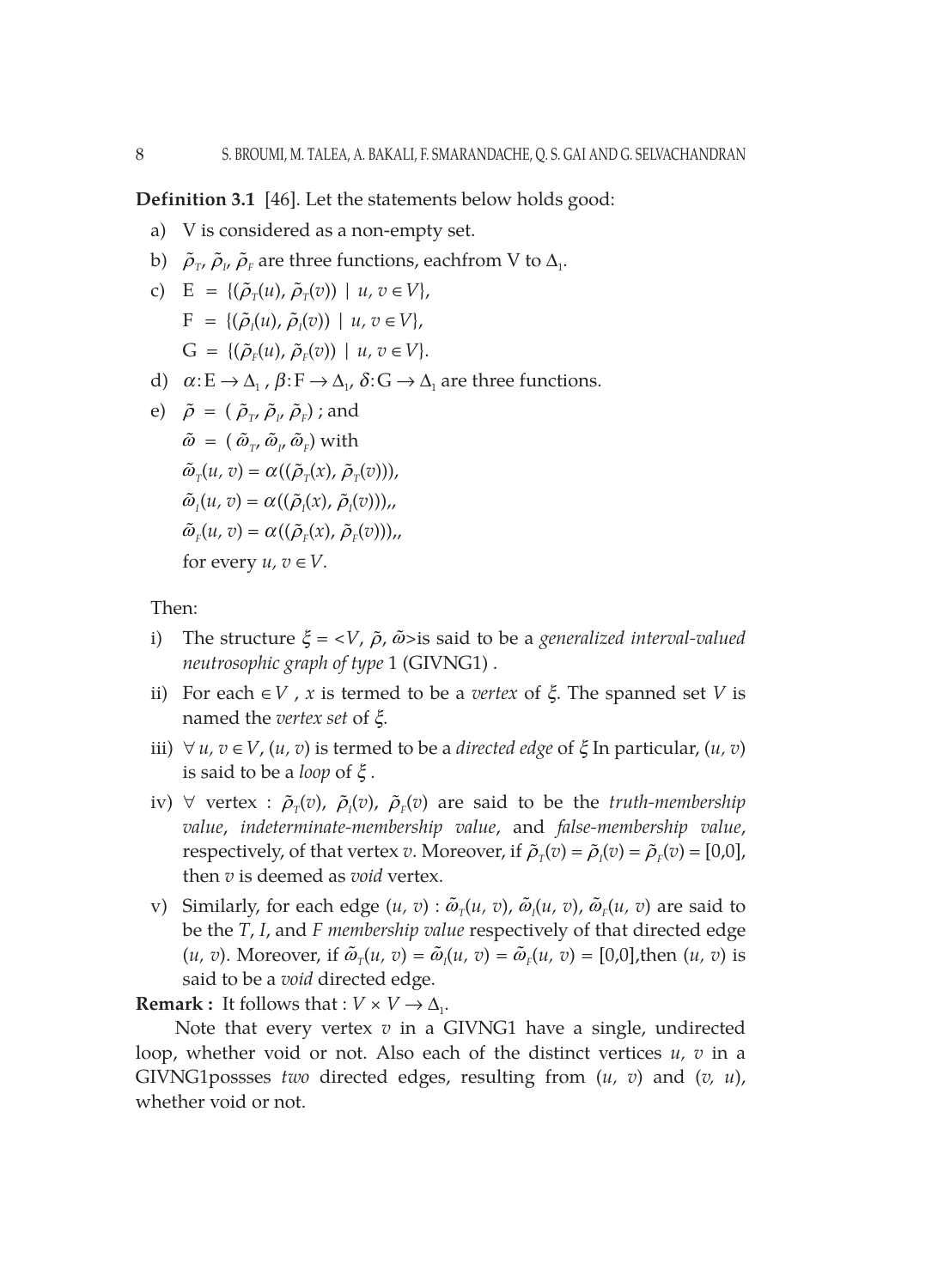We study that in classical graph theory, we handle ordinary (or undirected) graphs, and also some simple graphs. Further we relate our GIVNG1 with it, we now give the below definition.

**Definition 3.2.** [46] Given  $\xi = \langle V, \tilde{\rho}, \tilde{\omega} \rangle$  be a GIVNG1.

- a) If  $\tilde{\omega}_r(a, b) = \tilde{\omega}_r(b, a)$ ,  $\tilde{\omega}_r(a, b) = \tilde{\omega}_r(b, a)$  and  $\tilde{\omega}_r(a, b) = \tilde{\omega}_r(b, a)$ , then  ${a, b} = {(a, b), (b, a)}$  is said to be an (*ordinary*) *edge* of  $\xi$ . Moreover,  ${a, b}$ is said to be a *void* (ordinary) edge if both (*a, b*) and (*b, a*) are void.
- b) If  $\tilde{\omega}_r(u, v) = \tilde{\omega}_r(v, u), \tilde{\omega}_r(u, v) = \tilde{\omega}_r(v, u)$  and  $\tilde{\omega}_r(u, v) = \tilde{\omega}_r(v, u)$  holds good for all  $v \in V$ , then  $\xi$  is considered to be *ordinary* (or *undirected*), else it is considered to be *directed*.
- c) When all the loops of  $\xi$  are becoming void, then  $\xi$  is considered to be *simple*.

In the following section, we discuss a real life scenario, for which GSVNG1 is insufficient to model it - it can only be done by using GIVNG1.

#### **Example 3.3.** Part 3.3.1 The scenario

Country *X* has 4 cities {*a*, *b*, *c*, *d*}. The cities are connected with each other by some roads, there are villages along the four roads (all of them are two way) {*a*, *b*}, {*c*, *b*}, {*a*, *c*} and {*d*, *b*}. As for the other roads, such as {*c*, *b*}, they are either non-exitsant, or there are no population living along them (e.g. industrial area, national park, or simply forest).The legal driving age of Country *X* is 18.The prime minister of Country *X* would like to suggest an amendment of the legal driving age from 18 to 16. Before conducting a countrywide survey involving all the citizens, the prime minister discuss with all members of the parliament about the expected outcomes.

The culture and living standard of all the cities and villages differ from one another. In particular:

The public transport in c is so developed that few will have to drive. The people are rich enough to buy even air tickets. People in d tend to be more open minded in culture. Moreover, sports car exhibitions and shows are commonly held there. A fatal road accident just happened along {c,b}, claiming the lives of five unlicensed teenagers racing at 200km/h.  ${a, c}$  is governed by an opposition leader who is notorious for being very uncooperative in all parliament affairs.

Eventually the parliament meeting was concluded with the following predictions: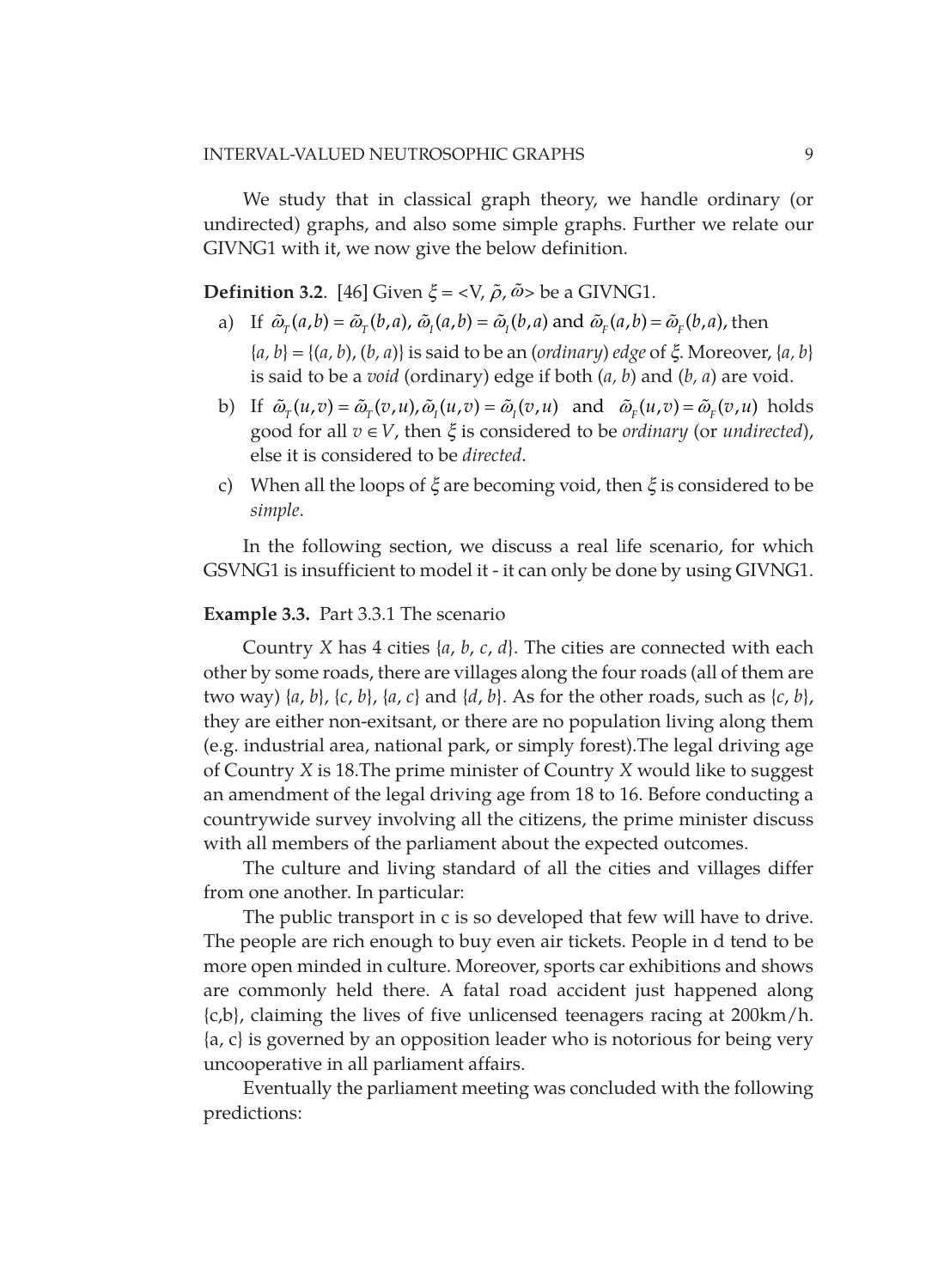|                        |                  | Expected percentage of citizens that will - |         |            |         |          |         |
|------------------------|------------------|---------------------------------------------|---------|------------|---------|----------|---------|
|                        |                  | support                                     |         | be neutral |         | Against  |         |
|                        |                  | at least                                    | at most | at least   | at most | at least | at most |
|                        | $\mathfrak a$    | 0.1                                         | 0.4     | 0.2        | 0.6     | 0.3      | 0.7     |
| <b>Cities</b>          | $\boldsymbol{h}$ | 0.3                                         | 0.5     | 0.2        | 0.5     | 0.2      | 0.5     |
|                        | $\mathcal{C}$    | 0.1                                         | 0.2     | 0.0        | 0.3     | 0.1      | 0.2     |
|                        | d                | 0.5                                         | 0.7     | 0.2        | 0.4     | 0.1      | 0.2     |
| $\prec$                | $\{a,b\}$        | 0.2                                         | 0.3     | 0.1        | 0.4     | 0.4      | 0.7     |
| llong ti<br>roads<br>Ë | $\{c,b\}$        | 0.1                                         | 0.2     | 0.1        | 0.2     | 0.5      | 0.8     |
| lages<br>fhe           | $\{a,c\}$        | 0.1                                         | 0.7     | 0.1        | 0.8     | 0.1      | 0.7     |
|                        | $\{d,b\}$        | 0.2                                         | 0.3     | 0.3        | 0.6     | 0.2      | 0.5     |

Without loss of generality: It is either {*c*, *d*} does not exist, or there are no people living there, so all the six values – support (least, most), neutral (least, most), against(least, most), are all zero.

Part 3.3.2 Representing with GIVNG1

When we start from step a to e in def. 3.1 , to illustrate the schema with a special GIVNG1

- a) TakeV<sub>0</sub> = { $a, b, c, d$ }
- b) In line with the scenario, present the three functions

| $P_{\rm T}$ $P_{\rm T}$ $P_{\rm F}$ as masterated in the following taste. |            |            |            |            |  |  |
|---------------------------------------------------------------------------|------------|------------|------------|------------|--|--|
|                                                                           |            |            |            |            |  |  |
| $\tilde{\rho}_{_{T}}$                                                     | [0.1, 0.4] | [0.3, 0.5] | [0.1, 0.2] | [0.5, 0.7] |  |  |
| $\tilde{o}_{\scriptscriptstyle{I}}$                                       | [0.2, 0.6] | [0.2, 0.5] | [0.0, 0.3] | [0.2, 0.4] |  |  |
| $\tilde{\phantom{a}}$<br>$\rho_{\scriptscriptstyle\rm F}$                 | [0.3, 0.7] | [0.2, 0.5] | [0.1, 0.2] | [0.1, 0.2] |  |  |

- $\tilde{\rho}_{\scriptscriptstyle T'}$   $\tilde{\rho}_{\scriptscriptstyle P}$ ,  $\tilde{\rho}_{\scriptscriptstyle F}$ , as illustrated in the following table.
- c) By statement c) from Definition 3.1: Let  $E_0 = \{(\tilde{\rho}_T(u), \tilde{\rho}_T(v)) \mid u, v \in \{a, b, c, d\}\}\$  $F_0 = \{(\tilde{\rho}_i(u), \tilde{\rho}_i(v)) | u, v \in \{a, b, c, d\}\}\$ 
	- $G_0 = \{(\tilde{\rho}_F(u), \tilde{\rho}_F(v)) | u, v \in \{a, b, c, d\}\}\$
- d) In accordance with the scenario, define  $\alpha: E_{0} \to \Delta_{1}$ ,  $\beta: F_{0} \to \Delta_{1}$ ,  $\delta: G_{0} \to \Delta_{1}$ ,

as illustrated in the following tables.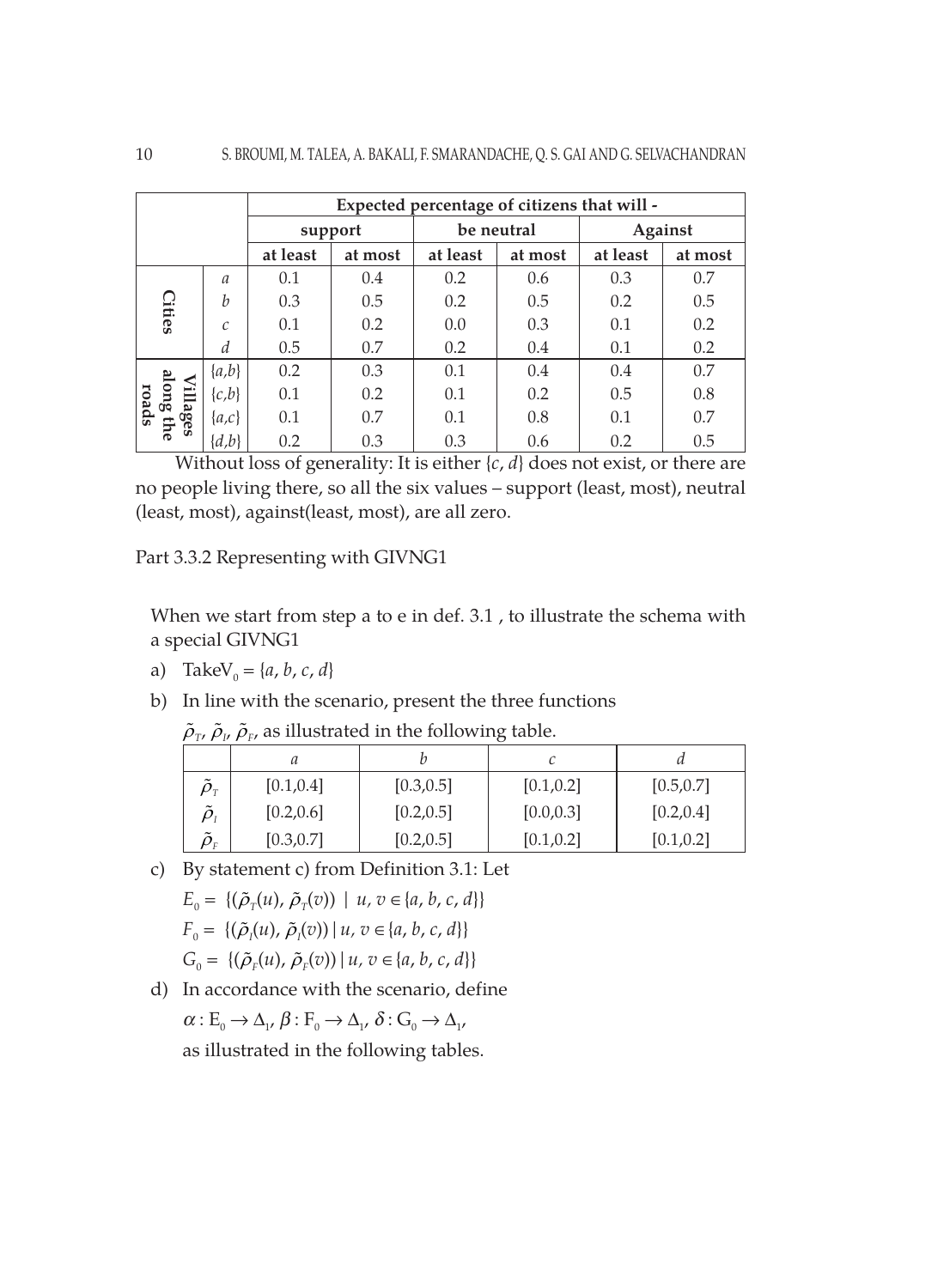

| $\cdots$ ( ) $\cdots$ ) $\cdots$ $\cdots$ $\cdots$ $\cdots$ $\cdots$ |            |            |            |            |  |  |
|----------------------------------------------------------------------|------------|------------|------------|------------|--|--|
| $\overline{v}$                                                       | a          |            | с          | и          |  |  |
| $\boldsymbol{\mathcal{u}}$                                           |            |            |            |            |  |  |
| a                                                                    |            | [0.4, 0.7] | [0.1, 0.7] |            |  |  |
| b                                                                    | [0.4, 0.7] |            | [0.5, 0.8] | [0.2, 0.5] |  |  |
| C                                                                    | [0.1, 0.7] | [0.5, 0.8] |            |            |  |  |
| d                                                                    |            | [0.2, 0.5] |            |            |  |  |

 $\alpha$  (( $\tilde{\rho}_r(u)$ ,  $\tilde{\rho}_r(v)$ )):

| $\overline{v}$   | a          |            |            | и          |
|------------------|------------|------------|------------|------------|
| $\boldsymbol{u}$ |            |            |            |            |
| a                |            | [0.1, 0.4] | [0.1, 0.8] |            |
| b                | [0.1, 0.4] |            | [0.1, 0.2] | [0.3, 0.6] |
| C                | [0.1, 0.8] | [0.1, 0.2] |            | U          |
| a                |            | [0.3, 0.6] |            |            |

 $\alpha\left((\tilde\rho_{_I}\!(u),\,\tilde\rho_{_I}\!(v))\right)$  :

| $\overline{v}$             | a          |            |            | и          |
|----------------------------|------------|------------|------------|------------|
| $\boldsymbol{\mathcal{u}}$ |            |            |            |            |
| a                          |            | [0.2, 0.3] | [0.1, 0.7] |            |
| b                          | [0.2, 0.3] |            | [0.1, 0.2] | [0.2, 0.3] |
| с                          | [0.1, 0.7] | [0.1, 0.2] |            |            |
| a                          |            | [0.2, 0.3] |            |            |

 $\alpha\left((\tilde\rho_{\scriptscriptstyle T}(u),\,\tilde\rho_{\scriptscriptstyle T}(v))\right)$  :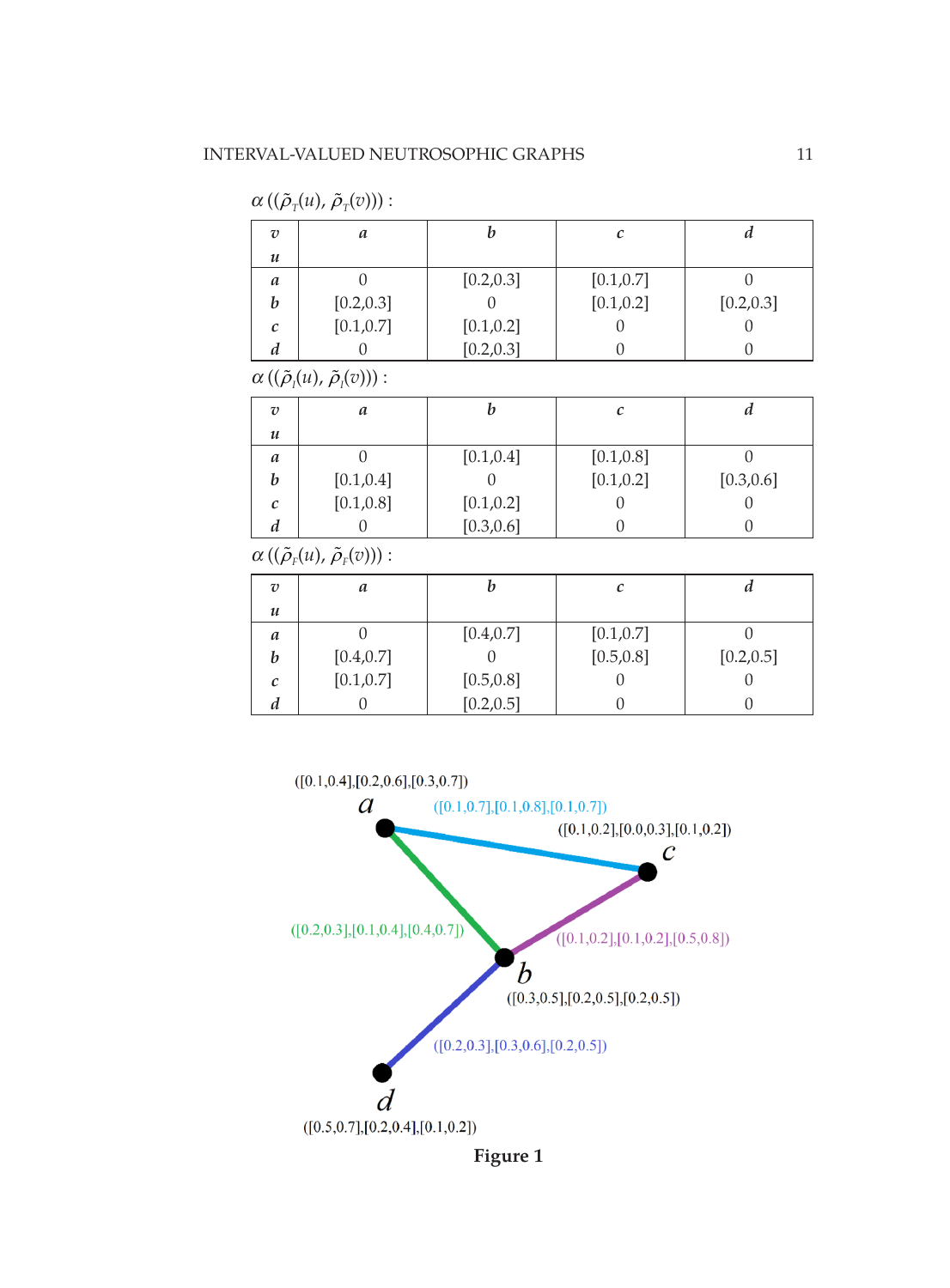e) By statement e) from Definition 3.1, let

$$
\tilde{\rho}_0 = (\tilde{\rho}_{\tau}, \tilde{\rho}_{\mu}, \tilde{\rho}_F) ; \text{and}
$$
  
\n
$$
\tilde{\omega}_0 = (\tilde{\omega}_{\tau}, \tilde{\omega}_{\mu}, \tilde{\omega}_F) \text{ with}
$$
  
\n
$$
\tilde{\omega}_T(u, v) = \alpha ((\tilde{\rho}_T(u), \tilde{\rho}_T(v))),
$$
  
\n
$$
\tilde{\omega}_T(u, v) = \beta ((\tilde{\rho}_I(u), \tilde{\rho}_I(v))),
$$
  
\n
$$
\tilde{\omega}_T(u, v) = \delta ((\tilde{\rho}_F(u), \tilde{\rho}_F(v))),
$$

for all  $u, v \in V_0$ . We now have formed  $\langle V_0, \tilde{\rho}_0, \tilde{\omega}_0 \rangle$ , which is a GIVNG1.

The way of showing the concepts of  $\langle V_{\alpha}, \tilde{\rho}_{\alpha}, \tilde{\omega}_0 \rangle$  is by exerting a diagram that is similar with graphs as in classical graph theory, as given in the figure 1 below

That is to say, only the non-void edges (whether directed or ordinary) and vertices been drawn in the picture shown above.

Also, understanding the fact that, in classical graph theory GT, a graph isdenoted by adjacency matrix, for which the entries are either a positive integer (connected) or 0 (which is not connected).

This motivates us to present a GIVNG1, by a matrix as well. However, instead of a single value which defines the value that is either 0 or 1, there are *three* values to handle:  $\tilde{\omega}_{T}$ ,  $\tilde{\omega}_{P}$ ,  $\tilde{\omega}_{F}$ , with each of them being elements of  $\Delta_1$ . Moreover, each of the vertices themselves also contains  $\tilde{\rho}_{T'}\,\tilde{\rho}_{I'}\,\tilde{\rho}_{F'}$  which should be taken into account as well.

# **4. Illustration of GIVNG1by virtue adjacency matrix**

Section 4.1 Algorithms representing GIVNG1

In light of two ways that are similar to other counterparts, the focal point of interest in the following part is to express the notion of GIVNG1.

Suppose  $\xi = \langle V, \tilde{\rho}, \tilde{\omega} \rangle$  is a GIVNG1 where  $V = \{v_1, v_2, \ldots, v_n\}$  denotes the vertex set (i.e. GIVNG1 has finite vertices). Remember that GIVNG1has its edge membership values (*T*,*I*,*F*) depending on the membership values  $(T,I,F)$  of adjacent vertices, in accordance with the functions  $\alpha$ ,  $\beta$ ,  $\delta$ .

Furthermore:

 $\tilde{\omega}_{\tau}(u, v) = \alpha((\tilde{\rho}_{\tau}(u), \tilde{\rho}_{\tau}(v)))$  for all  $v \in V$ , where  $\alpha: E \to \Delta_{1}$ , and  $E = \{(\tilde{\rho}_{\tau}(u), \tilde{\rho}_{\tau}(v)) | u, v \in V\},\$  $\tilde{\omega}_I(u, v) = \beta((\tilde{\rho}_I(u), \tilde{\rho}_I(v)))$  for all  $u, v \in V$ , where  $\beta: F \to \Delta_{1}$ , and  $F = \{(\tilde{\rho}_i(u), \tilde{\rho}_i(v)) \mid u, v \in V\},\$  $\tilde{\omega}_F(u, v) = \delta((\tilde{\rho}_F(u), \tilde{\rho}_F(v)))$  for all  $u, v \in V$ , where  $\delta$  :  $G \rightarrow \Delta_{\nu}$ , and  $G = \{(\tilde{\rho}_{F}(u), \tilde{\rho}_{F}(v)) \mid u, v \in V\}.$ First we will form an *n × n* matrix as presented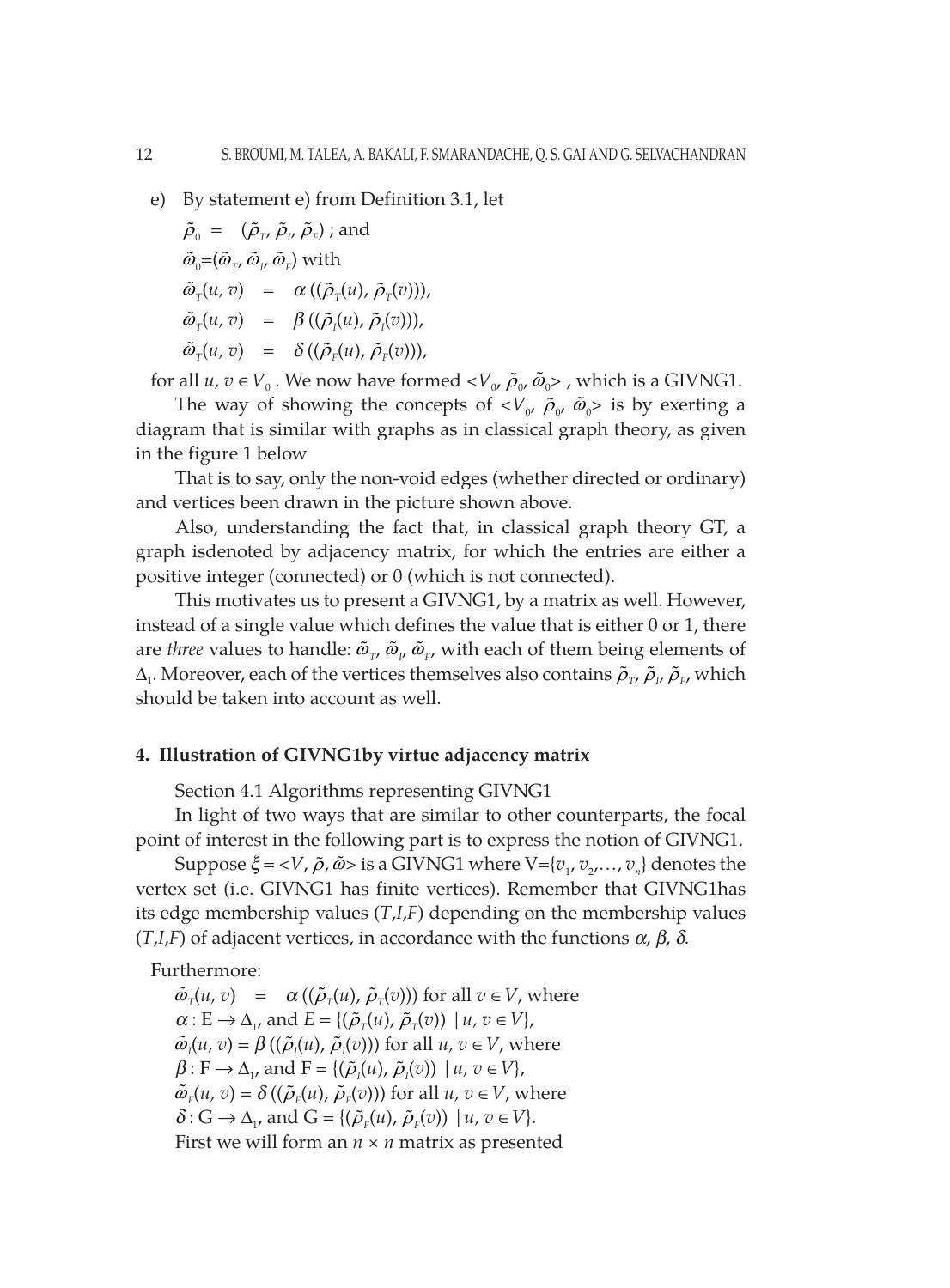$$
\tilde{\mathbf{S}} = \begin{bmatrix} \tilde{\mathbf{a}}_{i,j} \end{bmatrix}_{n} = \begin{bmatrix} \tilde{\mathbf{a}}_{1,1} & \tilde{\mathbf{a}}_{1,2} & \cdots & \tilde{\mathbf{a}}_{1,n} \\ \tilde{\mathbf{a}}_{2,1} & \tilde{\mathbf{a}}_{2,2} & \cdots & \tilde{\mathbf{a}}_{2,n} \\ \vdots & \vdots & \ddots & \vdots \\ \tilde{\mathbf{a}}_{n,1} & \tilde{\mathbf{a}}_{n,2} & \cdots & \tilde{\mathbf{a}}_{n,n} \end{bmatrix},
$$

For each *i*, *j*,  $\tilde{\mathbf{a}}_{i,j} = (\tilde{\omega}_{i}(v_i, v_j), \tilde{\omega}_{i}(v_i, v_j), \tilde{\omega}_{i}(v_i, v_j))$ 

That is to say, for an element of the matrix *S*, different from taking numbers 0 or 1 according to classical literatures, we usually take the element as an ordered set involving 3 closed subintervals of [0,1].

**Remark :** Due to the fact that *x* could only have undirected loops, the dominating diagonal elements of  $\tilde{S}$  is not multiplied by 2, which is shown as adjacency matrices from classical literatures. It is noted that 0 represents void, 1 for directed ones and 2 for undirected ones.

At the same time, considering  $\tilde{\rho}_{\scriptscriptstyle T}$ ,  $\tilde{\rho}_{\scriptscriptstyle \mu}$   $\tilde{\rho}_{\scriptscriptstyle \mu}$  is included in  $\xi$ , which also deserves to be considered.

Therefore another matrix  $\tilde{R}$  is given in the following part.

$$
\tilde{\mathbf{R}} = \begin{bmatrix} \tilde{\mathbf{R}}_i \end{bmatrix}_{n,1} = \begin{bmatrix} \tilde{\mathbf{r}}_1 \\ \tilde{\mathbf{r}}_2 \\ \vdots \\ \tilde{\mathbf{r}}_n \end{bmatrix},
$$

Where

$$
\tilde{\mathbf{r}}_i = (\tilde{\rho}_{\text{T}}(v_i), \tilde{\rho}_{\text{T}}(v_i), \tilde{\rho}_{\text{F}}(v_i)) \n= ([\rho_{\text{T}}^L(v_i), \rho_{\text{T}}^U(v_i)], [\rho_{\text{T}}^L(v_i), \rho_{\text{T}}^U(v_i)], [\rho_{\text{F}}^L(v_i), \rho_{\text{F}}^U(v_i)] ) \forall.
$$

In order to complete the task of describing the whole  $\xi$  in our way, the matrix  $\tilde{R}$  is augmented with  $\tilde{S}$ . Then  $[\tilde{R} | \tilde{S}]$  is represented as an *adjacency matrix of* GIVNG, which is presented below.

$$
\begin{bmatrix} \mathbf{R} | \mathbf{S} \end{bmatrix} = \begin{bmatrix} \tilde{\mathbf{r}}_1 & \tilde{\mathbf{a}}_{1,1} & \tilde{\mathbf{a}}_{1,2} & \dots & \tilde{\mathbf{a}}_{1,n} \\ \tilde{\mathbf{r}}_2 & \tilde{\mathbf{a}}_{2,1} & \tilde{\mathbf{a}}_{2,2} & \dots & \tilde{\mathbf{a}}_{2,n} \\ \vdots & \vdots & \ddots & \vdots \\ \tilde{\mathbf{r}}_n & \tilde{\mathbf{a}}_{n,1} & \tilde{\mathbf{a}}_{n,2} & \dots & \tilde{\mathbf{a}}_{n,n} \end{bmatrix},
$$

where  $\tilde{\mathbf{a}}_{i,j} = (\tilde{\omega}_{\text{r}}(v_i, v_j), \tilde{\omega}_{\text{r}}(v_i, v_j), \tilde{\omega}_{\text{r}}(v_i, v_j)),$ and  $\tilde{\mathbf{r}}_i = ([\rho_{\rm T}^L(v_i), \rho_{\rm T}^U(v_i)], [\rho_{\rm I}^L(v_i), \rho_{\rm I}^U(v_i)], [\rho_{\rm F}^L(v_i), \rho_{\rm F}^U(v_i)])$ ,  $\forall i$  and  $j$ .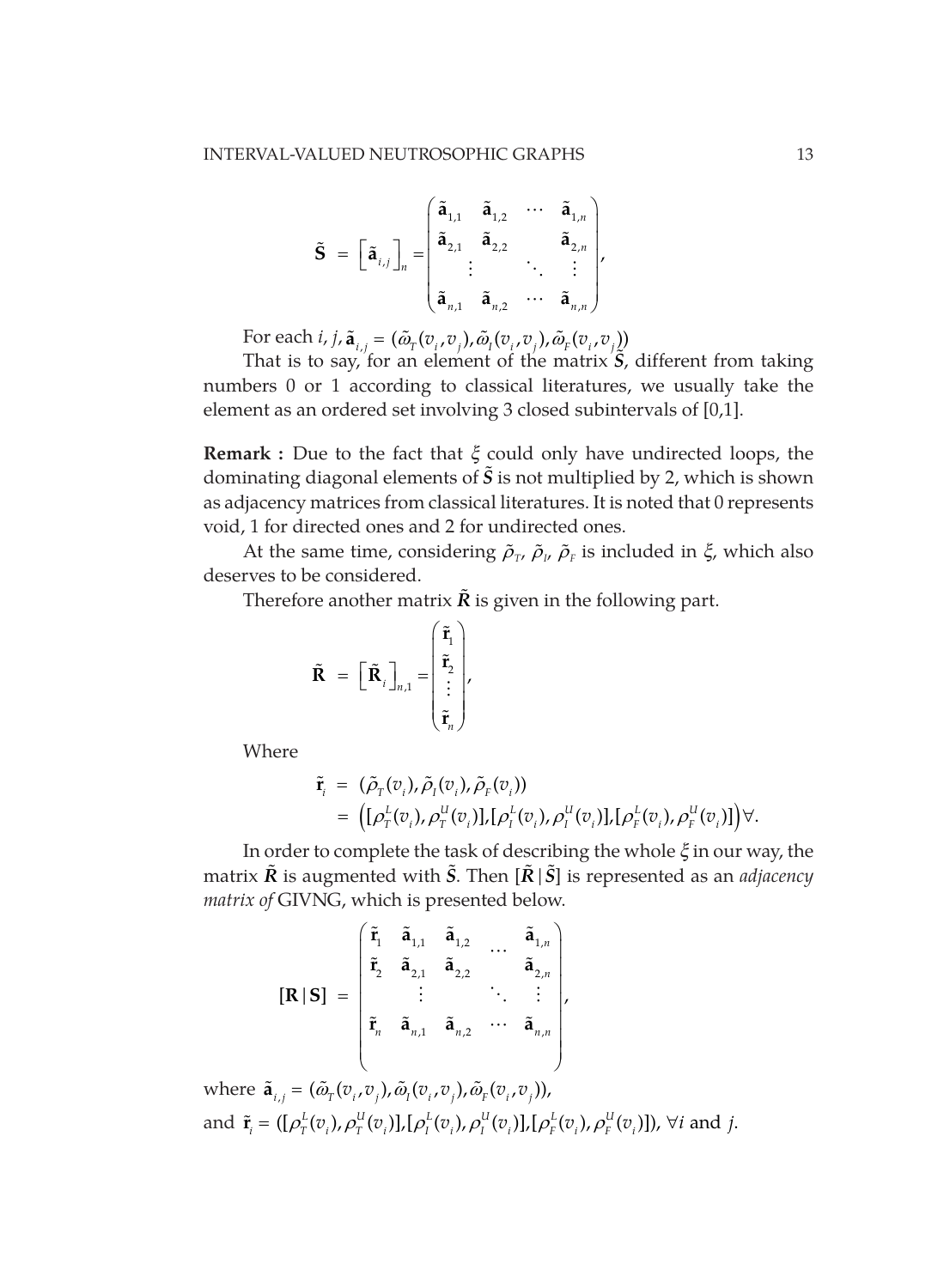It is worth noticing  $[\tilde{R} | \tilde{S}]$  is not a square matrix  $(n \times (n + 1)$ matrix), thus this kind of representation will aid us to save another *divided* ordered set to denote the values of vertices as  $\tilde{\rho}_{_{\rm T'}}\,\tilde{\rho}_{_{\rm P}}$ 

For both edges and vertices, it is imperative to separately handle each of three kinds of membership values in several situations. Consequently, by means of three *n*× (*n+*1) matrices, we aim to give a brand-new way for expressing the whole  $\xi$ , denoted as  $[\tilde{R}|\tilde{S}]_{_{T'}}[\tilde{R}|\tilde{S}]_{_{I}}$  and  $[\tilde{R}|\tilde{S}]_{_{F}}$ each of them is resulted from  $[\tilde{R}|\tilde{S}]$  through taking a single kind of membership values from the corresponding elements.

$$
\begin{aligned}\n[\tilde{\mathbf{R}} \mid \tilde{\mathbf{S}}]_{\scriptscriptstyle{T}} &= [\tilde{\mathbf{R}}_{\scriptscriptstyle{T}} \mid \tilde{\mathbf{S}}_{\scriptscriptstyle{T}}] = \n\begin{pmatrix}\n\tilde{\rho}_{\scriptscriptstyle{T}}(v_1) & \tilde{\omega}_{\scriptscriptstyle{T}}(v_1, v_1) & \tilde{\omega}_{\scriptscriptstyle{T}}(v_1, v_2) & \tilde{\omega}_{\scriptscriptstyle{T}}(v_1, v_n) \\
\tilde{\rho}_{\scriptscriptstyle{T}}(v_2) & \tilde{\omega}_{\scriptscriptstyle{T}}(v_2, v_1) & \tilde{\omega}_{\scriptscriptstyle{T}}(v_2, v_2) & \cdots & \tilde{\omega}_{\scriptscriptstyle{T}}(v_2, v_n) \\
\vdots & \ddots & \vdots & \vdots \\
\tilde{\rho}_{\scriptscriptstyle{T}}(v_n) & \tilde{\omega}_{\scriptscriptstyle{T}}(v_n, v_1) & \tilde{\omega}_{\scriptscriptstyle{T}}(v_n, v_2) & \cdots & \tilde{\omega}_{\scriptscriptstyle{T}}(v_n, v_n)\n\end{pmatrix}\n\end{aligned}
$$
\n
$$
\begin{bmatrix}\n\tilde{\mathbf{R}} \mid \tilde{\mathbf{S}}\n\end{bmatrix}_{\scriptscriptstyle{I}} = \n\begin{bmatrix}\n\tilde{\mathbf{R}}_{\scriptscriptstyle{I}} \mid \tilde{\mathbf{S}}_{\scriptscriptstyle{I}}\n\end{bmatrix} =\n\begin{bmatrix}\n\tilde{\rho}_{\scriptscriptstyle{I}}(v_1) & \tilde{\omega}_{\scriptscriptstyle{I}}(v_1, v_1) & \tilde{\omega}_{\scriptscriptstyle{T}}(v_1, v_2) & \cdots & \tilde{\omega}_{\scriptscriptstyle{T}}(v_1, v_n) \\
\tilde{\rho}_{\scriptscriptstyle{I}}(v_2) & \tilde{\omega}_{\scriptscriptstyle{I}}(v_2, v_1) & \tilde{\omega}_{\scriptscriptstyle{I}}(v_2, v_2) & \cdots & \tilde{\omega}_{\scriptscriptstyle{T}}(v_2, v_n)\n\end{pmatrix}, \\
[\tilde{\mathbf{R}} \mid \tilde{\mathbf{S}}\n\end{bmatrix}_{\scriptscriptstyle{F}} = \n\begin{bmatrix}\n\tilde{\mathbf{
$$

 $[\tilde{R}|\tilde{S}]_{T}$ ,  $[\tilde{R}|\tilde{S}]_{T}$  and  $[\tilde{R}|\tilde{S}]_{F}$  should be stated respectively with the *true adjacency matrix*, the *indeterminate adjacency matrix*, and *false adjacency matrix* of  $\xi$ .

**Remark 1 :** If  $[\tilde{R} | \tilde{S}]_I = [\tilde{R} | \tilde{S}]_F = [[0, 0]]_{n, n+1}$ ,  $\tilde{R}_T = [[1, 1]]_{n,1}$ , all the entries of  $\tilde{S}_T$ are either [1, 1] or [0, 0] , then  $\xi$  is reduced to a graph in classical literature. Moreover, if that  $\tilde{\bm{S}}_{\tau}$  is symmetric and the main diagonal elements are being 0, we have  $\xi$  is further condensed to a simple ordinary graph in literature.

**Remark 2 :** If  $[\tilde{R} | \tilde{S}]_I = [\tilde{R} | \tilde{S}]_F = [[0, 0]]_{n, n+1}$ , and all the entries of  $[\tilde{R} | \tilde{S}]_T =$  $[[a_{i,j}, a_{i,j}]]_{n,n+1}$ , then  $\xi$  is reduced to a generalized fuzzy graph type 1 (GFG1).

**Remark 3 :** If  $[\tilde{R} | \tilde{S}]_T = [[a_{i,j}, a_{i,j}]]_{n, n+1}$ ,  $[\tilde{R} | \tilde{S}]_T = [[b_{i,j}, b_{i,j}]]_{n, n+1}$ ,  $[\tilde{R} | \tilde{S}]_T = [[c_{i,j}, c_{i,j}]]$  $_{n,n+1}$ , then  $\xi$  is thus reduced to GSVNG1.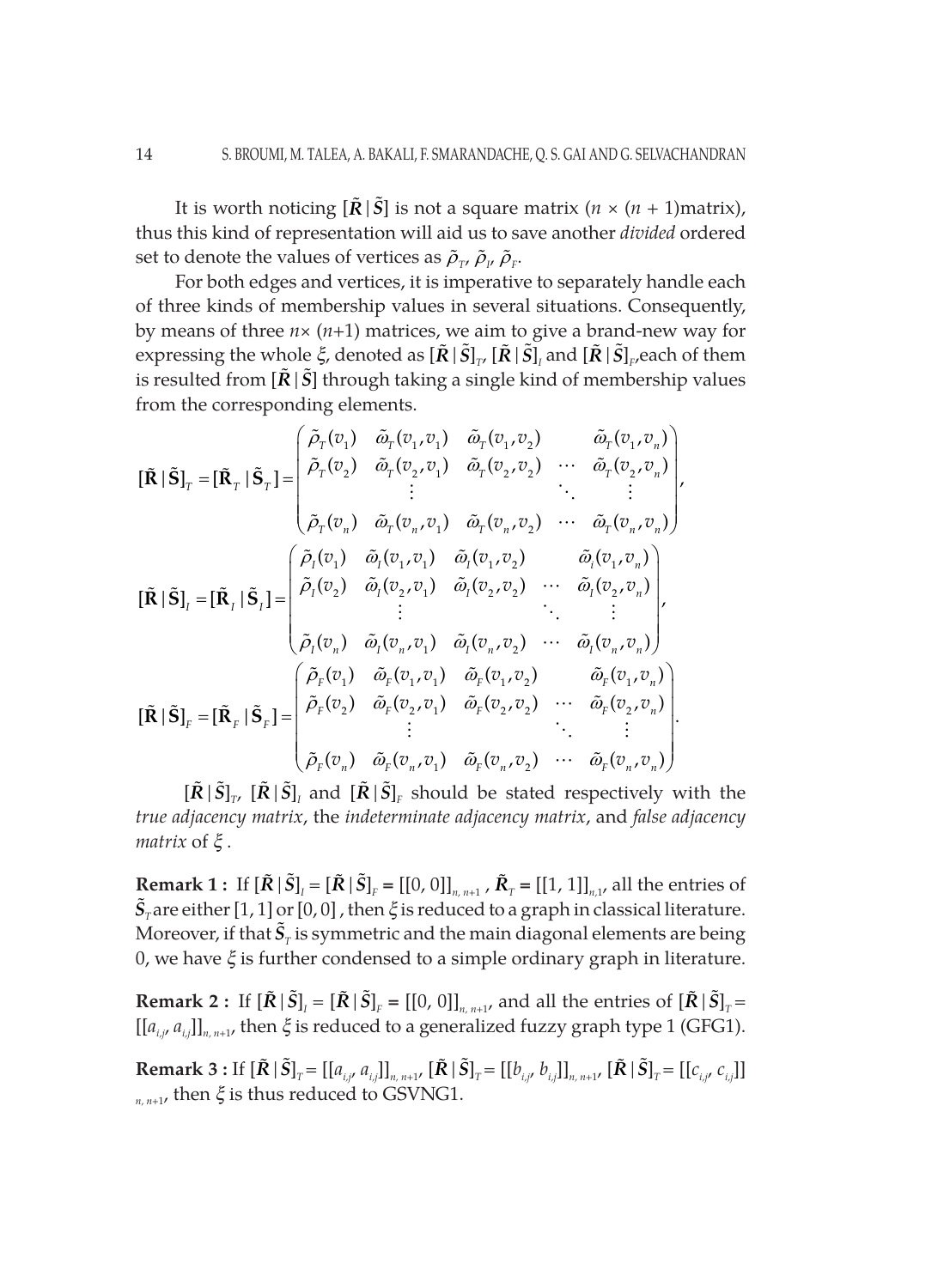# **Section 4.2 :** Case study to illustrate our example in this paper

For our example in the set-up by the last way i.e. with three matrices:  $[\![\tilde{R} \,|\, \tilde{S} ]\!]_{\scriptscriptstyle T'}\, [\![\tilde{R} \,|\, \tilde{S} ]\!]_{\scriptscriptstyle I}$  and  $[\![\tilde{R} \,|\, \tilde{S} ]\!]_{\scriptscriptstyle F}$  :

|               | [0.1, 0.4]                                            | [0, 0]     | [0.2, 0.3]             | [0.1, 0.7] | [0,0]      |
|---------------|-------------------------------------------------------|------------|------------------------|------------|------------|
|               | [0.3, 0.5]                                            | [0.2, 0.3] | [0,0]                  | [0.1, 0.2] | [0.2, 0.3] |
| $[R S]_T$     | [0.1, 0.2]                                            | [0.1, 0.7] | [0.1, 0.2]             | [0, 0]     | [0,0]      |
|               | (0.1, 0.7]                                            |            | $[0,0]$ $[0.2,0.3]$    | [0,0]      | [0,0]      |
|               | $($ [0.2,0.6]                                         | [0,0]      | [0.1, 0.4]             | [0.1, 0.8] | [0,0]      |
|               | $\begin{bmatrix} 0.2, 0.5 \end{bmatrix}$ $[0.1, 0.4]$ |            | [0,0]                  | [0.1, 0.2] | [0.3, 0.6] |
| $[R   S]_i$   | [0.0, 0.3]                                            | [0.1, 0.8] | $\left[0.1,0.2\right]$ | [0,0]      | [0,0]      |
|               | (0.2, 0.4]                                            |            | $[0,0]$ $[0.3,0.6]$    | [0,0]      | [0,0]      |
|               | (0.3, 0.7]                                            | [0,0]      | [0.4, 0.7]             | [0.1, 0.7] | [0, 0]     |
|               | $\begin{bmatrix} 0.2, 0.5 \end{bmatrix}$ $[0.4, 0.7]$ |            | [0, 0]                 | [0.5, 0.8] | [0.2, 0.5] |
| $[R\, \,S]_F$ | [0.1, 0.2]                                            | [0.1, 0.7] | [0.5, 0.8]             | [0,0]      | [0,0]      |
|               | (0.1, 0.2]                                            | [0,0]      | [0.2, 0.5]             | [0,0]      | [0, 0]     |

## **5. Postulated results on ordinary GIVNG1**

We now illustrate some theoretical results that are derived from the definition of ordinary GIVNG1, as well as its indication with adjacency matrix. Since we focus on the basic GIVNG1, all the edges which we will be referring to are termed as ordinary edges.

**Definition 5.1** The addition operation + is defined on  $\Delta_1$  as follows: [*x*, *y*]  $+[z, t] = [x + y, z + t]$  for all  $x, y, z, t \in [0,1].$ 

**Definition 5.2** Let  $\xi = \langle V, \tilde{\rho}, \tilde{\omega} \rangle$  be an ordinary GIVNG1. Let  $V = \{v_1, v_2, \ldots, v_m\}$ *v*<sub>n</sub>} to be the vertex set of  $\xi$ . Then, ∀ *i*, the *degree* of *v*<sub>*i*</sub>, symbolised as  $\tilde{D}(v_i)$ , is well-defined to be the ordered set

$$
(\tilde{D}_{T}(v_i), \tilde{D}_{I}(v_i), \tilde{D}_{F}(v_i)),
$$

for which,  $\tilde{D}_T(v_i)$  represents the *degree* of  $v_i$  and

a) 
$$
\tilde{D}_T(v_i) = \left[ \sum_{r=1}^n \omega_T^L(v_i, v_r) + \omega_T^L(v_i, v_i), \sum_{r=1}^n \omega_T^U(v_i, v_r) + \omega_T^U(v_i, v_i) \right]
$$

$$
b) \qquad \tilde{D}_{I}(v_{i}) = \left[ \sum_{r=1}^{\infty} \omega_{I}^{L}(v_{i}, v_{r}) + \omega_{I}^{L}(v_{i}, v_{i}), \sum_{r=1}^{\infty} \omega_{I}^{U}(v_{i}, v_{r}) + \omega_{I}^{U}(v_{i}, v_{i}) \right]
$$

$$
c) \qquad \tilde{D}_F(v_i) = \left[ \sum_{r=1}^n \omega_F^L(v_i, v_r) + \omega_F^L(v_i, v_i), \sum_{r=1}^n \omega_F^U(v_i, v_r) + \omega_F^U(v_i, v_i) \right]
$$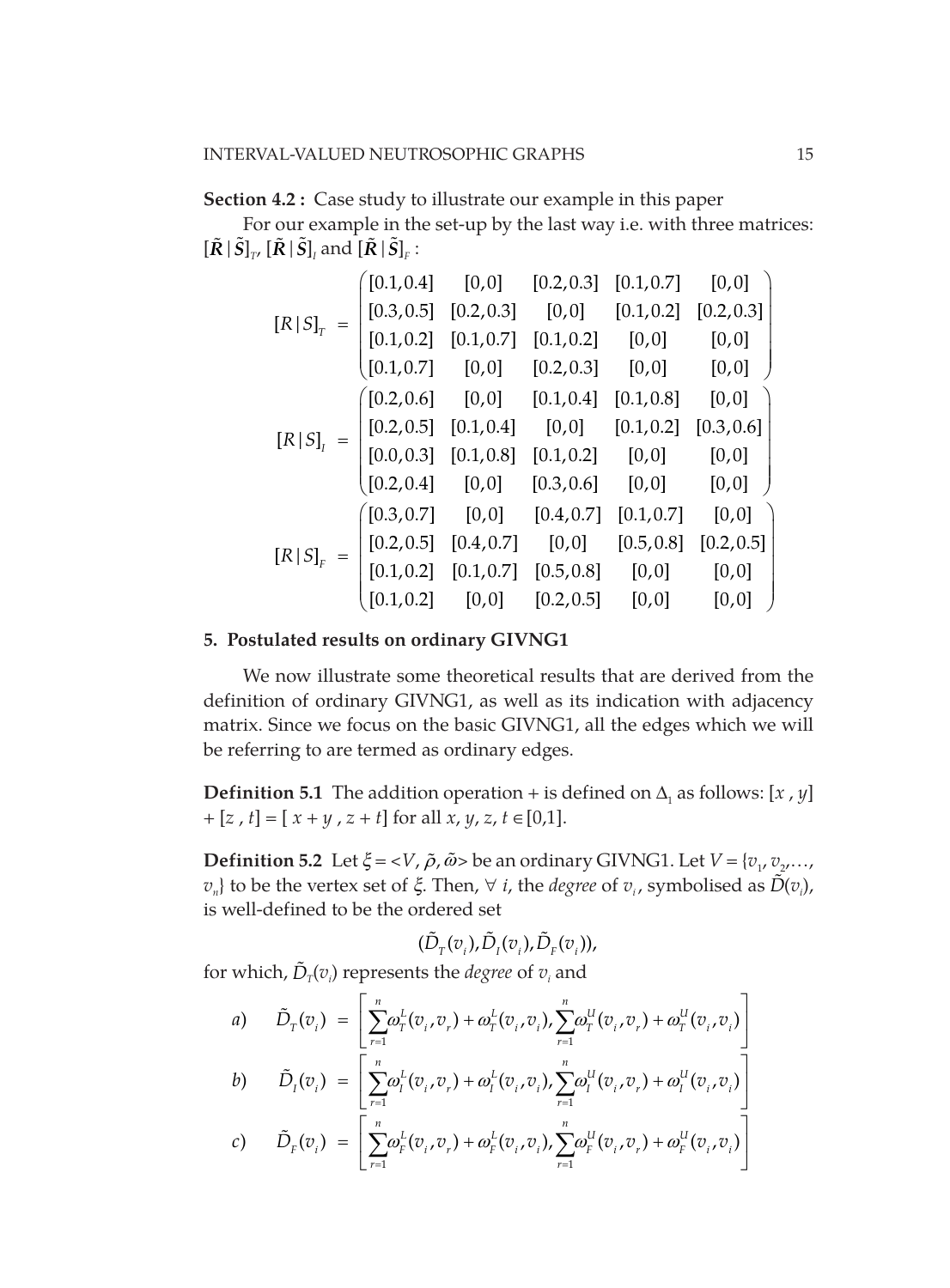**Remark 1** : In resemblance to classical graph theory, each undirected loop has both its ends connected to the similar vertex and so is counted twice.

**Remark 2** : Every value of  $\tilde{D}_T(v_i)$ ,  $\tilde{D}_I(v_i)$  and  $\tilde{D}_F(v_i)$  are elements of  $\Delta_1$  instead of a single number.

**Definition 5.3 :** Given  $\xi = \langle V, \tilde{\rho}, \tilde{\omega} \rangle$  and  $V = \{v_1, v_2, \dots, v_n\}$  are respectively an ordinary GIVNG1 and the vertex set of *x* . Then, the *quantity of edges in*   $\zeta$ , represented as  $E_\xi$  and we describe the ordered set  $(\tilde E_{_{T'}}\,\tilde E_{_{F}})$  for which

a)  
\n
$$
\tilde{E}_{T} = \left[ \sum_{\{r,s\} \subseteq \{1,2,...,n\}} \omega_{T}^{L}(v_{r}, v_{s}), \sum_{\{r,s\} \subseteq \{1,2,...,n\}} \omega_{T}^{U}(v_{r}, v_{s}) \right]
$$
\nb)  
\n
$$
\tilde{E}_{I} = \left[ \sum_{\{r,s\} \subseteq \{1,2,...,n\}} \omega_{I}^{L}(v_{r}, v_{s}), \sum_{\{r,s\} \subseteq \{1,2,...,n\}} \omega_{I}^{U}(v_{r}, v_{s}) \right]
$$
\nc)  
\n
$$
\tilde{E}_{F} = \left[ \sum_{\{r,s\} \subseteq \{1,2,...,n\}} \omega_{F}^{L}(v_{r}, v_{s}), \sum_{\{r,s\} \subseteq \{1,2,...,n\}} \omega_{F}^{U}(v_{r}, v_{s}) \right]
$$

**Remark 1:** We count each edge only once in classical graph theory, as given by  $\{r, s\} \subseteq \{1, 2, ..., n\}.$ 

For instance, if  $\tilde{\omega}_{T}(v_{a}, v_{b})$  is added, we will not add  $\tilde{\omega}_{T}(v_{b}, v_{a})$  again since  $\{a, b\} = \{b, a\}$ .

**Remark 2** : Each values of  $\tilde{E}_{T}$   $\tilde{E}_{T}$  and  $\tilde{E}_{F}$  are elements of  $\Delta_{1}$  instead of a single number, and need not be 0 or 1 as in classical graph literature. Consequently, it is called "amount" of edges, instead of the "number" of edges as in the classical reference.

 $\tilde{E}_{\nu}$ ,  $\tilde{E}_{\nu}$   $\tilde{E}_{F}$  are closed subintervals of [0,1], and  $\tilde{D}_{T}(v_i)$ ,  $\tilde{D}_{I}(v_i)$ ,  $\tilde{D}_{F}(v_i)$  are also closed subintervals of  $[0,1]$  for each vertex  $v_i$ . These give rise to the following lemmas

**Lemma 5.4 :** Let  $\xi = \langle V, \tilde{\rho}, \tilde{\omega} \rangle$  be an ordinary GIVNG1. Let  $V = \{v_1, v_2, \ldots, v_n\}$ *to be the vertex set of x . Denote*

*a*)  $\tilde{\omega}_{T}(v_i, v_j) = [\phi_{T,(i,j)}, \psi_{T,(i,j)}]$ 

$$
b) \ \tilde{\omega}_I(v_{i}, v_{j}) = [\phi_{I,(i,j)}, \psi_{I,(i,j)}]
$$

c)  $\tilde{\omega}_{F}(\overline{v}_{i}, \overline{v}_{j}) = [\phi_{F,(i,j)}, \psi_{F,(i,j)}], \forall i, j$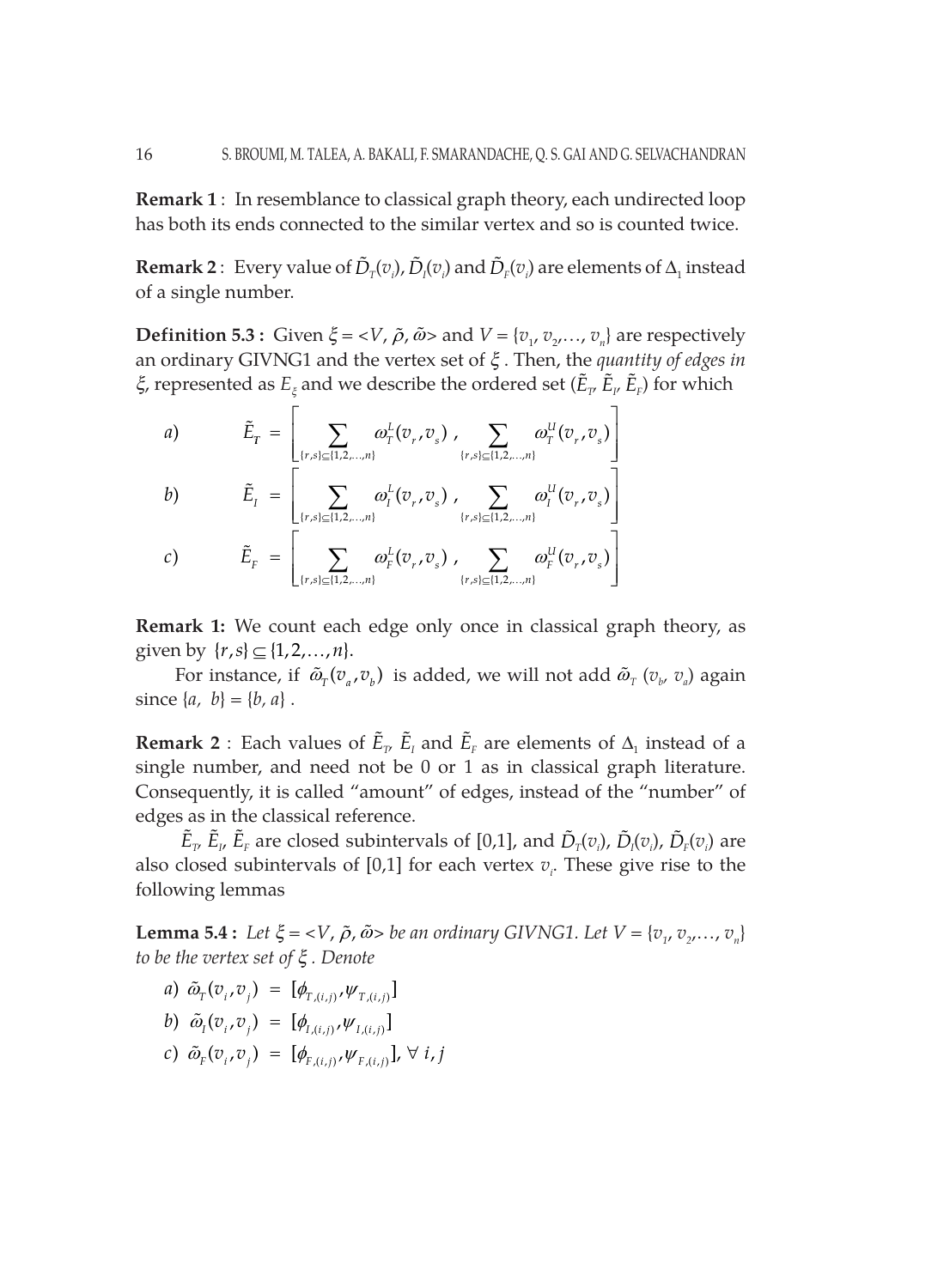For each *i* we have:

$$
\begin{array}{lll} \text{i)} & \tilde{D}_{T}(v_{i}) & = \left[ \sum_{r=1}^{n} \phi_{T,(i,r)} + \phi_{T,(i,i)} \right] \sum_{r=1}^{n} \psi_{T,(i,r)} + \psi_{T,(i,i)} \right], \\ \text{ii)} & \tilde{D}_{I}(v_{i}) & = \left[ \sum_{r=1}^{n} \phi_{I,(i,r)} + \phi_{I,(i,i)} \sum_{r=1}^{n} \psi_{I,(i,r)} + \psi_{I,(i,i)} \right], \\ \text{iii)} & \tilde{D}_{F}(v_{i}) & = \left[ \sum_{r=1}^{n} \phi_{F,(i,r)} + \phi_{T,(i,i)} \sum_{r=1}^{n} \psi_{F,(i,r)} + \psi_{F,(i,i)} \right]. \end{array}
$$

Furthermore:

iv) 
$$
\tilde{E}_{T} = \left[ \sum_{\{r,s\} \subseteq \{1,2,...,n\}} \phi_{T,(r,s)}, \sum_{\{r,s\} \subseteq \{1,2,...,n\}} \psi_{T,(r,s)} \right],
$$
  
\nvi) 
$$
\tilde{E}_{T} = \left[ \sum_{\{r,s\} \subseteq \{1,2,...,n\}} \phi_{T,(r,s)}, \sum_{\{r,s\} \subseteq \{1,2,...,n\}} \psi_{T,(r,s)} \right],
$$
  
\nvi) 
$$
\tilde{E}_{F} = \left[ \sum_{\{r,s\} \subseteq \{1,2,...,n\}} \phi_{F,(r,s)}, \sum_{\{r,s\} \subseteq \{1,2,...,n\}} \psi_{F,(r,s)} \right].
$$

**Proof :** We can proof it directly by applying Def.5.1, Def. 5.2 and Def. 5.3. In the following two theorems, we introduce two theorems which both as a modified version of the well-known theorem in classical graph theory.

"We know that the sum of the degree of invariably its vertices is twice the number of its edges for any classical graph."

**Theorem 5.5:** Let  $\xi = \langle V, \tilde{\rho}, \tilde{\omega} \rangle$  bean ordinary GIVNG1. Then

$$
\sum_{r=1}^n \tilde{D}(v_r) = 2 \tilde{E}_{\xi}
$$

**Proof :** As  $\tilde{D}(v_i) = (\tilde{D}_T(v_i), \tilde{D}_I(v_i), \tilde{D}_F(v_i))$  for all *i*, and  $\tilde{E}_{\xi} = (\tilde{E}_T, \tilde{E}_I, \tilde{E}_F)$ . It is enough to show that  $2\tilde{E}_{T} = \sum_{r=1}^{n} \tilde{D}_{T}(v_{r})$ :

$$
\tilde{E}_{T} = \left[ \sum_{\substack{(r,s) \in \{1,2,\ldots,n\} \\ (r,s) \in \{1,2,\ldots,n\} \\ r \neq s}} \omega_{T}^{L}(v_{r}, v_{s}), \sum_{\substack{(r,s) \in \{1,2,\ldots,n\} \\ (r,s) \in \{1,2,\ldots,n\} \\ r \neq s}} \omega_{T}^{L}(v_{r}, v_{s}) + \sum_{r=1}^{n} \omega_{T}^{L}(v_{r}, v_{r}), \sum_{\substack{(r,s) \in \{1,2,\ldots,n\} \\ (r,s) \in \{1,2,\ldots,n\} \\ r \neq s}} \omega_{T}^{U}(v_{r}, v_{s}) + \sum_{r=1}^{n} \omega_{T}^{U}(v_{r}, v_{r}) \right]
$$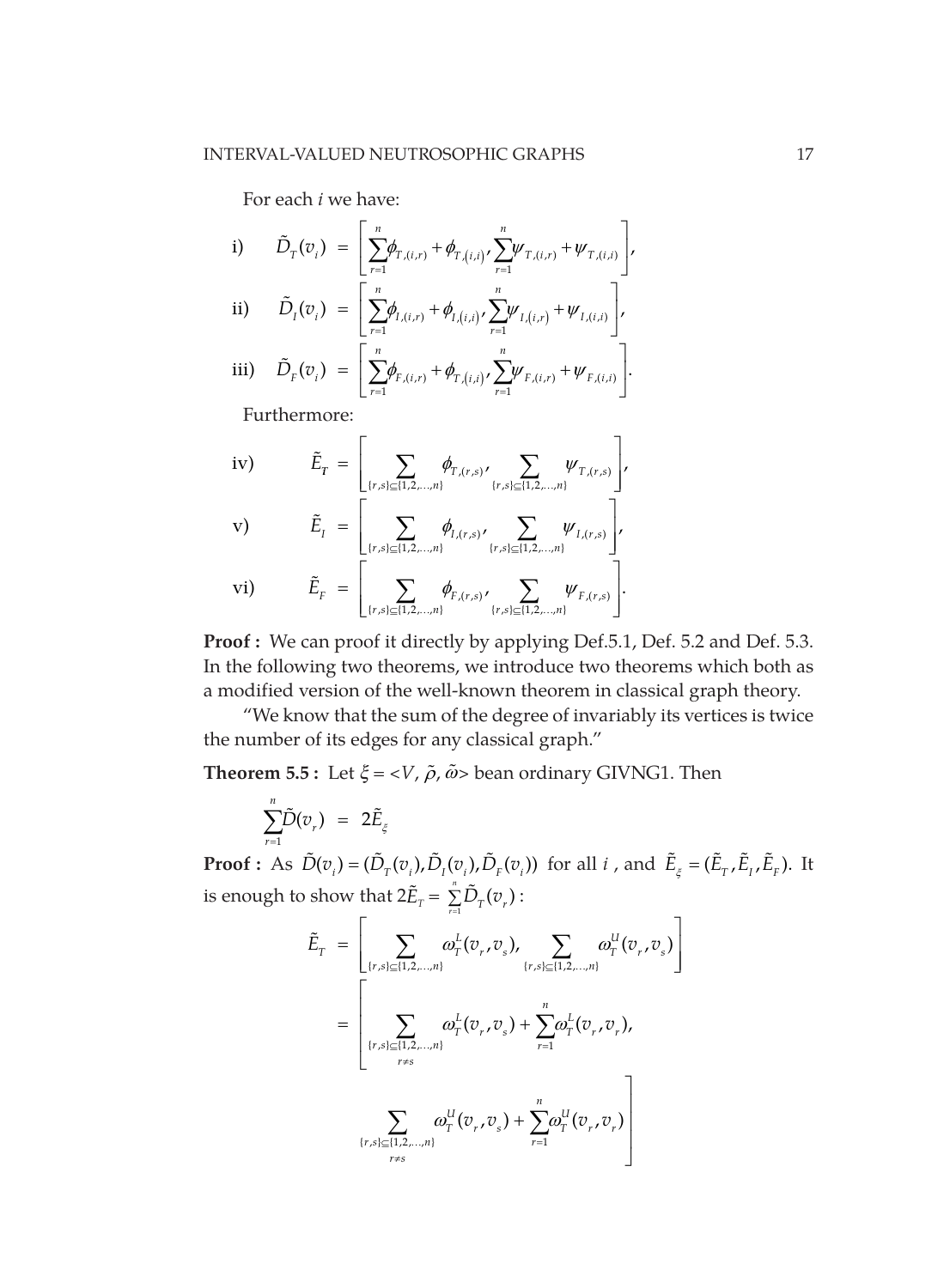Since  $\{r, s\} = \{s, r\}$  for all *s* and *r*,

$$
2\tilde{E}_{T} = \begin{bmatrix} 2 & \sum_{\{r,s\} \subseteq \{1,2,\ldots,n\}} a_{T}^{L}(v_{r},v_{s}) + 2 \sum_{r=1}^{n} a_{T}^{L}(v_{r},v_{r}), \\ 2 & \sum_{\{r,s\} \subseteq \{1,2,\ldots,n\}} a_{T}^{U}(v_{r},v_{s}) + 2 \sum_{r=1}^{n} a_{T}^{U}(v_{r},v_{r}) \\ 2 & \sum_{\{r,s\} \subseteq \{1,2,\ldots,n\}} a_{T}^{U}(v_{r},v_{s}) + 2 \sum_{r=1}^{n} a_{T}^{U}(v_{r},v_{r}), \\ \sum_{\{r\} \subseteq \{1,2,\ldots,n\}} a_{T}^{U}(v_{r},v_{s}) + 2 \sum_{r=1}^{n} a_{T}^{U}(v_{r},v_{r}) \\ \sum_{\{r\} \subseteq \{1,2,\ldots,n\}} a_{T}^{U}(v_{r},v_{s}) + 2 \sum_{r=1}^{n} a_{T}^{U}(v_{r},v_{r}) \\ \sum_{\{r\} \subseteq \{1,2,\ldots,n\}} a_{T}^{U}(v_{r},v_{s}) + \sum_{r=1}^{n} a_{T}^{L}(v_{r},v_{r}), \\ \sum_{\{r\} \subseteq \{1,2,\ldots,n\}} a_{T}^{U}(v_{r},v_{s}) + \sum_{r=1}^{n} a_{T}^{U}(v_{r},v_{r}) \\ \sum_{\{r=1\}} a_{T}^{U}(v_{r},v_{s}) + \sum_{r=1}^{n} a_{T}^{U}(v_{r},v_{r}) \\ \sum_{\{r=1\}} \sum_{s=1}^{n} a_{T}^{U}(v_{r},v_{s}) + \sum_{r=1}^{n} a_{T}^{U}(v_{r},v_{r}) \\ \sum_{\{r=1\}} \sum_{s=1}^{n} a_{T}^{U}(v_{r},v_{s}) + a_{T}^{U}(v_{r},v_{r}) \\ \sum_{\{r=1\}} \sum_{s=1}^{n} \sum_{r=1}^{n} \left( \sum_{s=1}^{n} a_{T}^{U}(v_{r},v_{s}) + a_{T}^{U}(v_{r},v_{r}) \right), \\ = \sum_{\{r=1\}} \sum_{r=1}^{n} \tilde{D}_{T}(v
$$

This finishes the proof.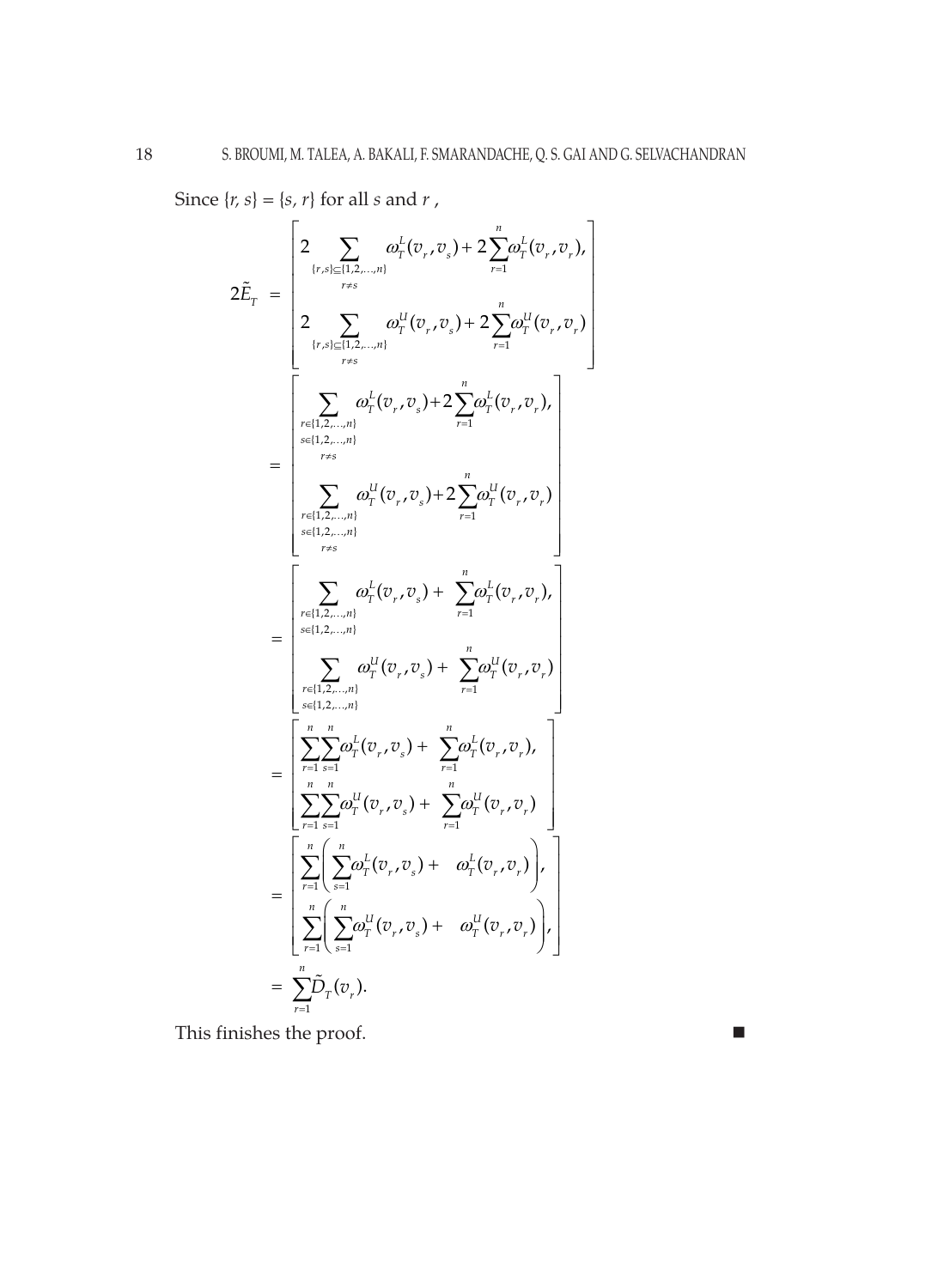#### **6. Conclusion**

The idea of GSVNG1 was extended to introduce the concept of generalized interval-valued neutrosophic graph of type 1(GIVNG1). The matrix representation of GIVNG1 was also introduced. The future direction of this research includes the study of completeness, regularity of GIVNG1, and also denote the notion of generalized interval-valued neutrosophic graphs of type 2.As GIVNG1 (in this paper) and CNG1 (from [47]) are both extensions of the existing concepts of CFG1 and GSVNG1, but in two entirely different directions, the future direction of this research also includes further extensions from GIVNG1 and CNG1, that incorporates *both* the inter-valued entries (as in GIVNG1) and complexity of numbers (as in CNG1), and the study of scenarios that necessitate such extensions [48-52].

# **Disclosure statement**

No potential conflict of interest was reported by the authors.

## **References**

- [1] V. Krishnaraj, R.Vikramaprasad and R. Dhavaseelan, Perfect and Status in single valued neutrosophic graphs, *Journal of Mechanical Engineering and Technology* (IJMET), Volume 9, Issue 1, (2018)1124–1132
- [2] K. Abhishek, Set-Valued Graphs: A Survey, *Journal of Discrete Mathematical Sciences and Cryptography*, 18:1-2, (2015)55-80, DOI: 10.1080/09720529.2014.894306
- [3] K. Atanassov, Intuitionistic Fuzzy Sets. Fuzzy Sets and Systems, Vol.20, , (1986). 87-96.
- [4] K. Atanassov, Intuitionistic fuzzy sets: theory and applications, Physica, New York,(1989).
- [5] K. Atanassov and G. Gargov, Interval Valued Intuitionisitic Fuzzy Sets. Fuzzy Sets and Systems, Vol.31,(1989).343-349.
- [6] M. Akram and G. Shahzadi, Operations on single-valued neutrosophic graphs. *Journal of Uncertain System*, 11, (2017).1-26.
- [7] M. Akram and W. A. Dudek, Interval-valued fuzzy graphs. Computers and Mathematics with Applications 61,(2011).289–299.
- [8] S.Broumi,M.Talea, A.Bakali,F. Smarandache, Single Valued Neutrosophic Graphs. *Journal of New Theory*, N 10, (2016).86-101.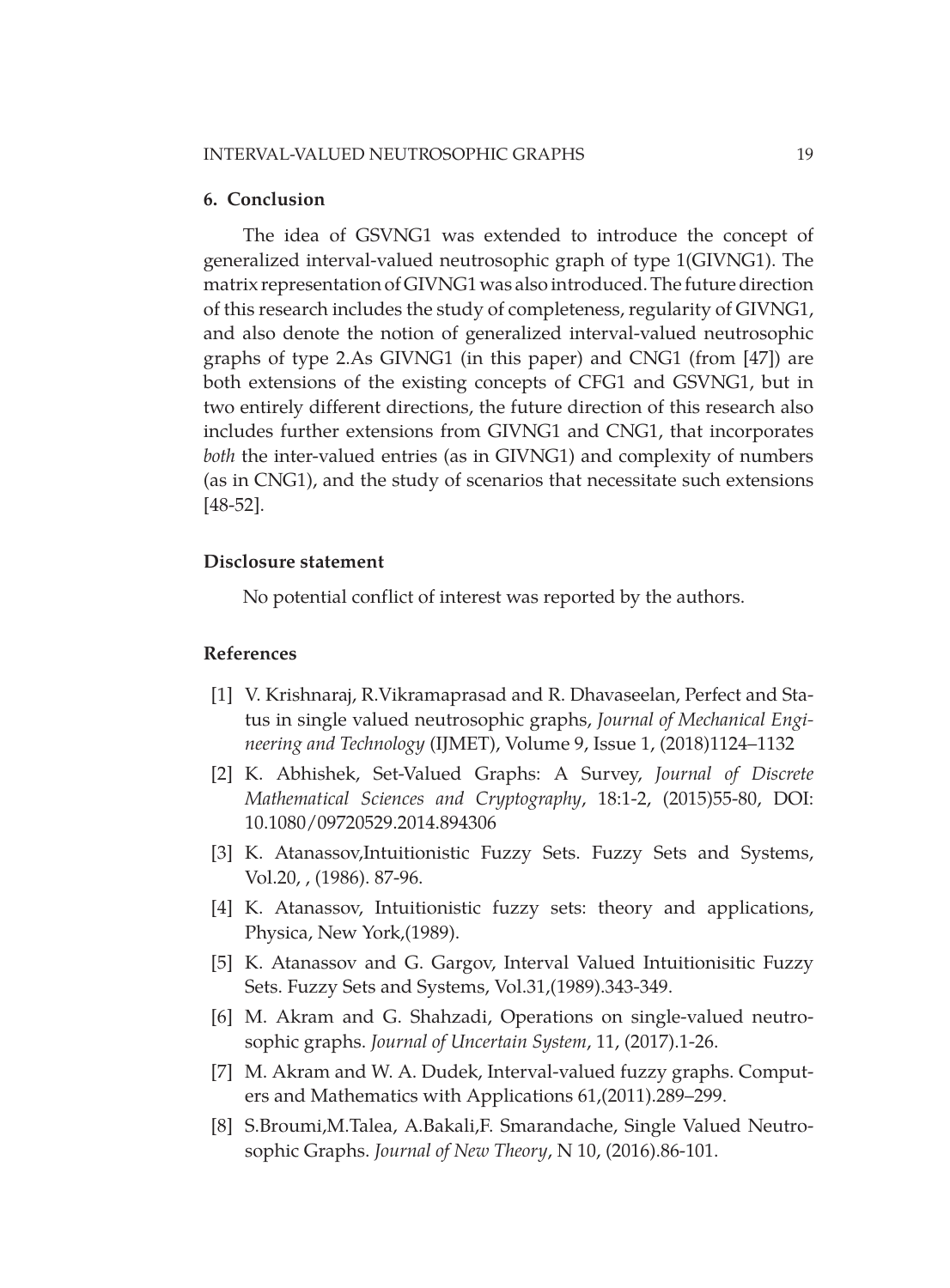- [9] S.Broumi, M.Talea,F. Smarandache, and A. Bakali, Single Valued Neutrosophic Graphs: Degree, Order and Size. IEEE International Conference on Fuzzy Systems (FUZZ), (2016). 2444-2451.
- [10] S. Broumi, A. Bakali,M. Talea, and F.Smarandache, Isolated Single Valued Neutrosophic Graphs. NeutrosophicSets and Systems, Vol.11, (2016)74-78.
- [11] S.Broumi, M.Talea, A.Bakali, F. Smarandache, Interval valued neutrosophic graphs. Critical Review, XII, (2016).pp.5-33.
- [12] S. Broumi, F.Smarandache, M. Talea and A. Bakali, Decision-Making Method Based On the Interval Valued Neutrosophic Graph, FutureTechnologie, IEEE, (2016) 44-50.
- [13] S. Broumi,A.Bakali, M.Talea, F.Smarandache,M. Ali, Shortest Path Problem Under Bipolar Neutrosophic Setting, Applied Mechanics and Materials, Vol. 859, (2016). 59-66
- [14] S.Broumi,A.Bakali, M.Talea,F. SmarandacheandL.Vladareanu, Computation of Shortest Path Problem in a Network with SV-Trapezoidal NeutrosophicNumbers.Proceedings of the 2016 International Conference on Advanced Mechatronic Systems, Melbourne, Australia, (2016) 417-422.
- [15] S. Broumi, A.Bakali, M.Talea,F.SmarandacheandL.Vladareanu, Applying Dijkstra Algorithm for Solving NeutrosophicShortest Path Problem. Proceedings of the 2016 International Conference on Advanced Mechatronic Systems, Melbourne, Australia, November 30 - December 3, (2016 ).412-416.
- [16] S. Broumi, M. Talea, A. Bakali,and F. Smarandache, On Bipolar Single Valued Neutrosophic Graphs. *Journal Of New Theory*, N11, (2016 )84- 102.
- [17] S.Broumi, F.Smarandache, M. Talea, and A.Bakali, An Introduction to Bipolar Single Valued Neutrosophic Graph Theory. Applied Mechanics and Materials, vol.841, (2016) pp. 184-191.
- [18] S .Broumi, F. Smarandache, M. Talea, and A. Bakali, Operations on Interval Valued Neutrosophic Graphs, chapter in book- New Trends in Neutrosophic Theory and Applications- Florentin Smarandache and Surpati Pramanik (Editors), (2016 ). 231-254. ISBN 978-1-59973- 498-9.
- [19] S. Broumi, A. Bakali, M. Talea, A. Hassan F. Smarandache, Generalized single valued neutrosophic first type, 2017, accepted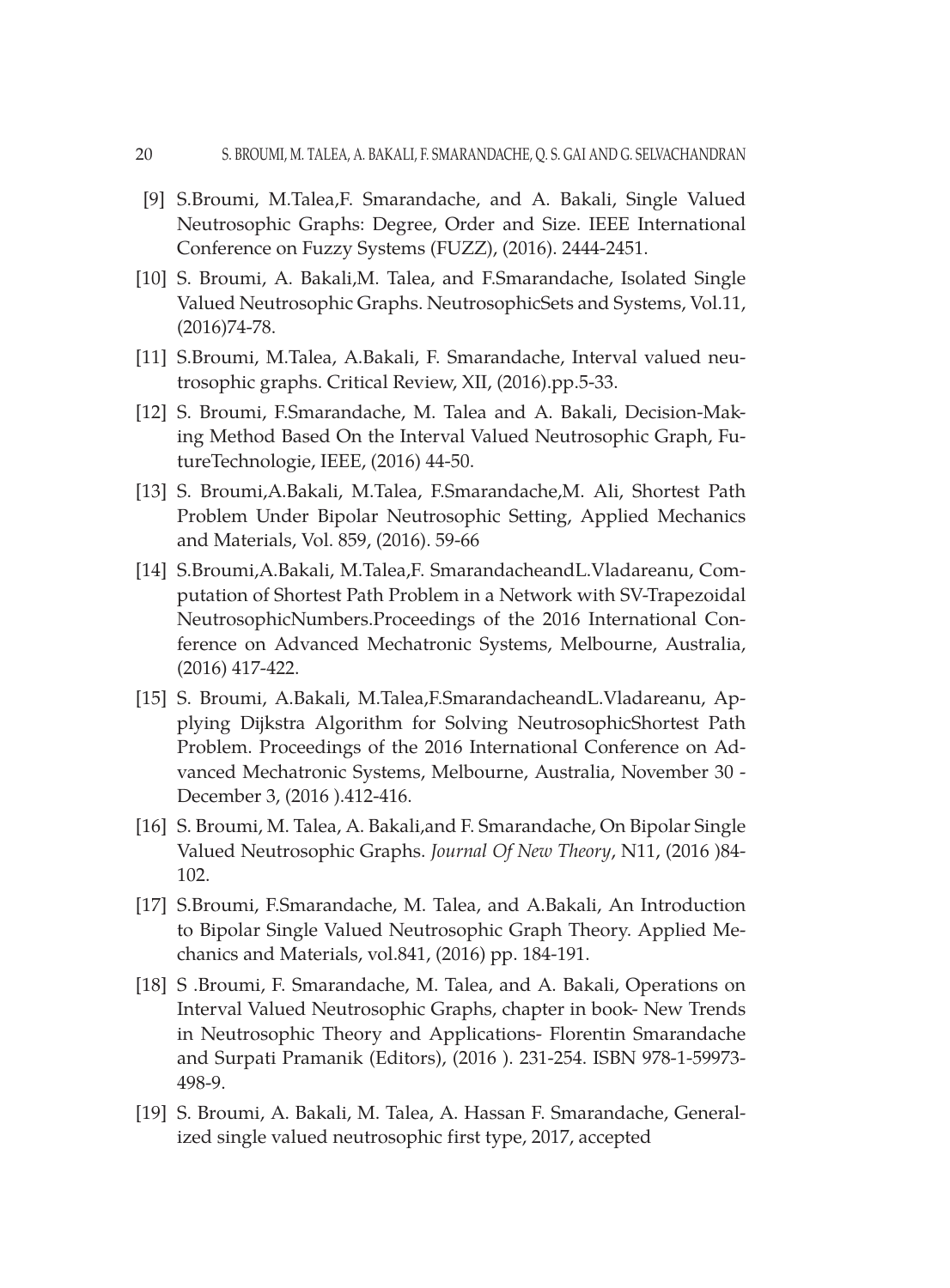- [20] S. Rıdvan, An approach to neutrosophic graph theory with applications,Soft Comput,2017, DOI 10.1007/s00500-017-2875-1
- [21] F. Karaaslan, and B. Davvaz, Properties of single-valued neutrosophic graphs, *Journal of Intelligent & Fuzzy Systems*, vol. 34, no. 1,(2018). pp. 57-79
- [22] [http://fs.gallup.unm.edu/NSS/.](http://fs.gallup.unm.edu/NSS/)
- [23] E. Kartheek, S. S. Basha, The minimum dominating energy of a fuzzy graph, *Journal of Information and Optimization Sciences* Vol. 38, No. 3 & 4, (2017). 443–453.
- [24] S. N. Mishra and A. Pal, Product of Interval-Valued Intuitionistic fuzzy graph. Annals of pureand applied mathematics 5, (2013). 37- 46.
- [25] B. A. Mohideen, Strong and regular interval-valued fuzzy graphs. *Journal of Fuzzy Set Valued Analysis*, No.3, (2015). 215-223.
- [26] V. Krishnaraj, R.Vikramaprasad, and R. Dhavaseelan, Self-Centered Single Valued Neutrosophic Graphs, *International Journal of Applied Engineering Research Volume* 12, *Number* 24 (2017). 15536-15543
- [27] K. Sinha, P. Majumdar: Entropy based Single Valued Neutrosophic Digraph and its applications, Neutrosophic Sets and Systems, vol. 19, (2018). 119-126.
- [28] H.Rashmanlou, Y.B. Jun, Complete interval-valued fuzzy graphs. Annals of Fuzzy Mathematics and Informatics 6 ,(2013).677 – 687.
- [29] A.Shannon, K.Atanassov, A First Step to a Theory of the Intuitionistic Fuzzy Graphs. Proc. of the First Workshop on Fuzzy Based Expert Systems (D. akov, Ed.), Sofia, (1994). 59-61.
- [30] F.Smarandache, Refined Literal Indeterminacy and the Multiplication Law of Sub-Indeterminacies. Neutrosophic Sets and Systems, Vol. 9, (2015).58.63.
- [31] F.Smarandache, Types of Neutrosophic Graphs and neutrosophic Algebraic Structures together with their Applications in Technology. seminar, Universitatea Transilvania din Brasov, Facultatea de Design de ProdussiMediu, Brasov, Romania,(2015 ).
- [32] F.Smarandache, Neutrosophy. Neutrosophic Probability, Set, and Logic.ProQuest Information & Learning, Ann Arbor, Michigan, USA, (1998). 105 p.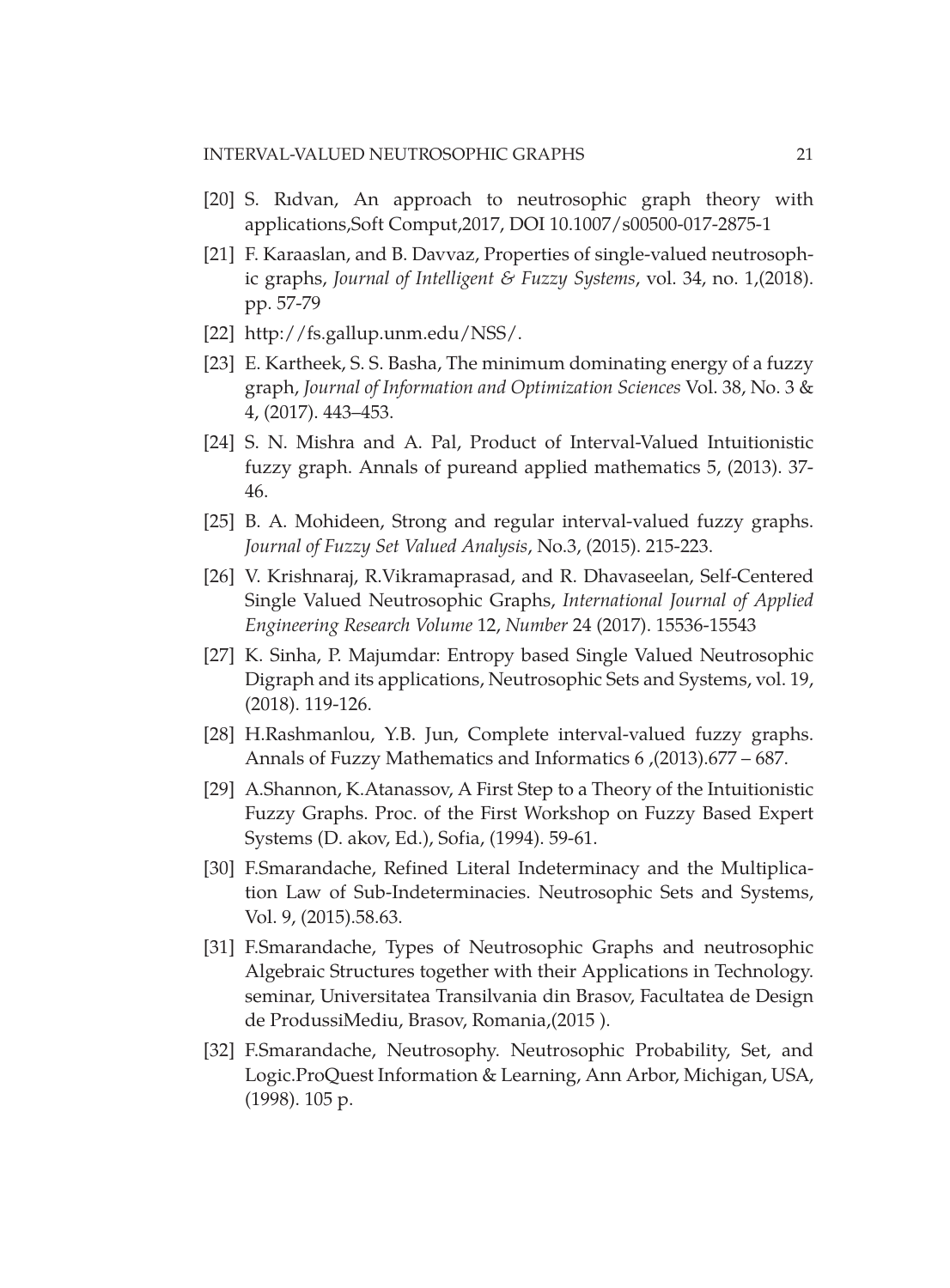- [33] F. Smarandache, Neutrosophic overset, neutrosophic underset, Neutrosophic offset, Similarly for Neutrosophic Over-/Under-/OffLogic, Probability, and Statistic.Pons Editions, Brussels,(2016).170p.
- [34] F. Smarandache, Symbolic Neutrosophic Theory, Europanovaasbl, Brussels, (2015). 195 p., Belgium.
- [35] S.Broumi, L.H. Son, A.Bakali, M. Talea, F. Smarandache, G. Selvachandran, Computing Operational Matrices in Neutrosophic Environments: A Matlab Toolbox, Neutrosophic Sets and Systems, Vol. 18, (2017).58-66
- [36] S. Broumi, A. Dey, A. Bakali, M. Talea, F. Smarandache, L. H. Son, D. Koley, Uniform Single Valued Neutrosophic Graphs, Neutrosophic Sets and Systems, Vol. 17, (2017).42-49
- [37] S. Broumi, A. Bakali, M. Talea, F. Smarandache, A Matlab Toolbox for interval valued neutrosophic matrices for computer applications, Uluslararası Yönetim Bilişim Sistemlerive Bilgisayar Bilimleri Dergisi, 1(1), (2017).1-21
- [38] J. Malarvizhi and and G. Divya, On Antipodal Single Valued NeutrosophicGraph,Annals of Pure and Applied Mathematics,Vol. 15, No. 2(2017). 235-242
- [39] S.Samanta, B. Sarkar, D.Shin, and M. Pal, Completeness and regularity of generalized fuzzy graphs,(2016).SpringerPlus, DOI 10.1186/ s40064-016-3558-6.
- [40] I.Turksen, Interval Valued Fuzzy Sets based on Normal Forms, Fuzzy Sets and Systems, Vol.20, (1986)191-210
- [41] A. Mhomed Ali, V. J. Sudhakar, G. Sathish Kumar and D. Vinoth, Self-centred interval valued signed neutroosphic graph, International Journal of Mathematical Archive-9(9), 2018, 44-50.
- [42] W. B.VasanthaKandasamy, K. Ilanthenral and F. Smarandache, Neutrosophic Graphs: A New Dimension to Graph Theory Kindle Edition,(2015).
- [43] H.Wang, F.Smarandache, Y. Zhang, and R. Sunderraman, Single valued Neutrosophic Sets, Multisspace and Multistructure 4, (2010). 410-413.
- [44] H .Wang, F. Smarandache, Y.Q. Zhang, and R. Sunderraman, Interval neutrosophic Sets and Logic: Theory and Applications in Computing. Hexis, Phoenix, AZ,(2005).
- [45] L. Zadeh, Fuzzy sets. Inform and Control, 8, (1965)338-353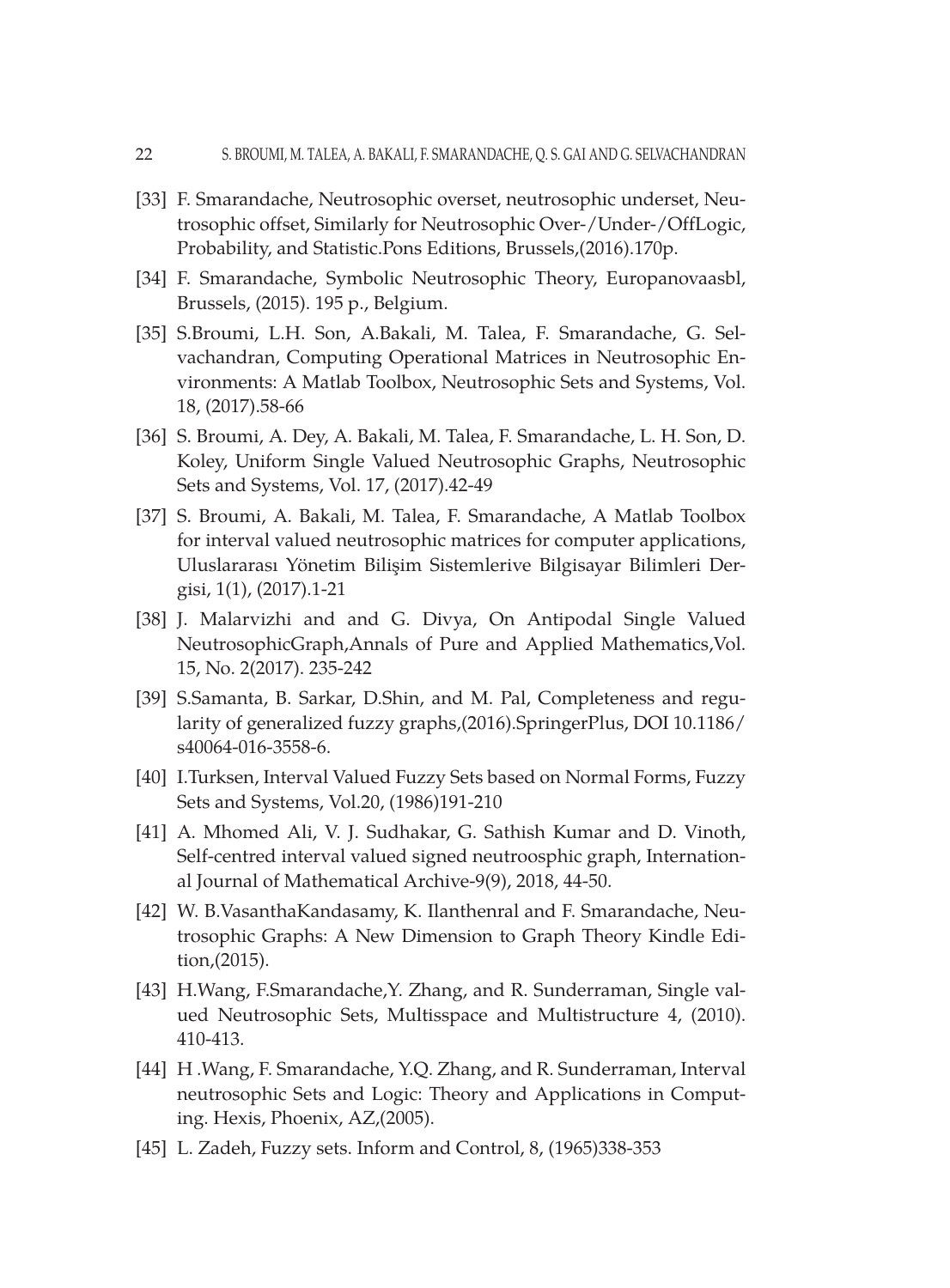- [46] S.Broumi, M. Talea, AssiaBakali, Ali Hassan and F.Smarandache, Generalized Interval Valued Neutrosophic Graphs of First Type, 2017 IEEE International Conference on Innovations in Intelligent SysTems and Applications (INISTA), Gdynia, Maritime University, Gdynia, Poland, 3-5 July, (2017). 413-419.
- [47] G. Quek, S. Broumi, G. Selvachandran, A.Bakali, M. Talea and F. Smarandache, 2018, Some Results on the Graph Theory for Complex Neutrosophic Sets, Symmetry, 10(6), pp 190.
- [48] X. D.Peng, J.G. Dai, A Bibliometric Analysis of Neutrosophic Set: Two Decades Review from 1998-2017, [Artificial Intelligence Review](https://link.springer.com/journal/10462), DOI: 10.1007/s10462-018-9652-0, 2018
- [49] X.D.Peng, G. Selvachandran. Pythagorean fuzzy set: state of the art and future directions, [Artificial Intelligence Review,](https://link.springer.com/journal/10462) DOI: 10.1007/ s10462-017-9596-9, 2017.
- [50] X. D. Peng, J.G. Dai. Approaches to single-valued neutrosophic MADM based on MABAC, TOPSIS and new similarity measure with score function, [Neural Computing and Applications](http://link.springer.com/journal/521), 2018, 29(10), 939-954.
- [51] X.D. Peng, C. Liu. Algorithms for neutrosophic soft decision making based on EDAS, new similarity measure and level soft set, Journal of Intelligent & Fuzzy Systems, 32 (1), (2017).955-968.
- [52] X.D.Peng, Y. Yang[.Algorithms for interval-valued fuzzy soft sets in](https://xue.glgoo.org/citations?view_op=view_citation&hl=zh-CN&user=v4YzzIgAAAAJ&sortby=pubdate&citation_for_view=v4YzzIgAAAAJ:_xSYboBqXhAC)  [stochastic multi-criteria decision making based on regret theory and](https://xue.glgoo.org/citations?view_op=view_citation&hl=zh-CN&user=v4YzzIgAAAAJ&sortby=pubdate&citation_for_view=v4YzzIgAAAAJ:_xSYboBqXhAC) [prospect theory with combined weight](https://xue.glgoo.org/citations?view_op=view_citation&hl=zh-CN&user=v4YzzIgAAAAJ&sortby=pubdate&citation_for_view=v4YzzIgAAAAJ:_xSYboBqXhAC), Applied Soft Computing, 54,(2017). 415-430.
- [53] S. Broumi, A. Bakali, M.Talea, F. Smarandache, K. P. Krishnan Kishore, R.Şahin, Shortest Path Problem Under Interval Valued Neutrosophic Setting, *Journal of Fundamental and Applied Sciences*, 10(4S), (2018).168- 174
- [54] A.Dey, S. Broumi, L. H.Son, A.Bakali, M. Talea, F.Smarandache, A new algorithm for finding minimum spanning trees with undirected neutrosophic graphs, Granular Computing, 2018,https://doi. org/10.1007/s41066-018-0084-7
- [55] M.Abdel-Basset, M. Mohamed & F. Smarandache, An Extension of Neutrosophic AHP–SWOT Analysis for Strategic Planning and Decision-Making. Symmetry, 10( 4), 116(2018).